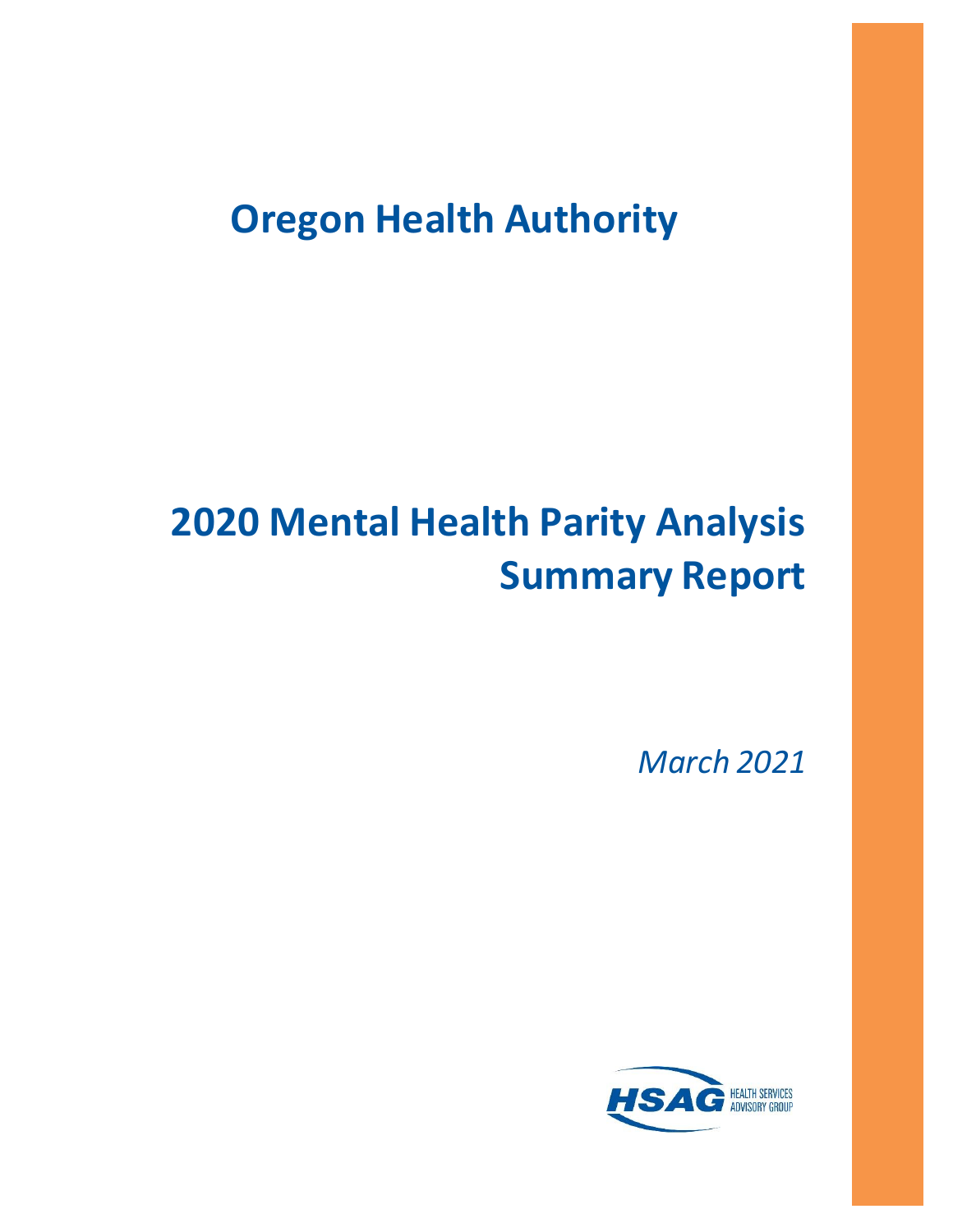

# **Table of Contents**

| 1.               |  |
|------------------|--|
|                  |  |
|                  |  |
|                  |  |
|                  |  |
| $\overline{2}$ . |  |
|                  |  |
|                  |  |
|                  |  |
|                  |  |
|                  |  |
| 3.               |  |
|                  |  |
|                  |  |
|                  |  |
| 4.               |  |
|                  |  |
|                  |  |
|                  |  |
|                  |  |
|                  |  |
|                  |  |
| 5.               |  |
|                  |  |
|                  |  |
| 6.               |  |
|                  |  |
|                  |  |
|                  |  |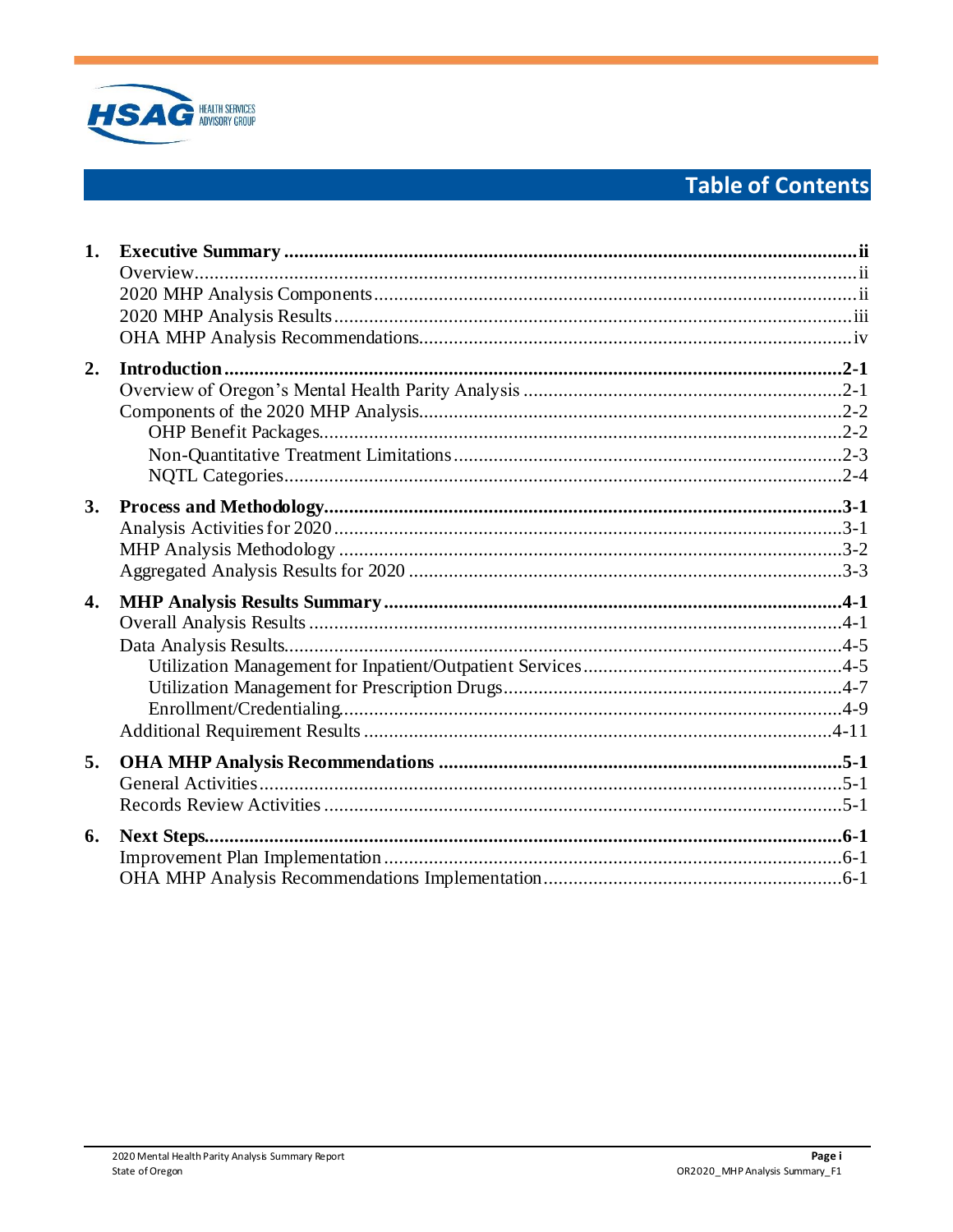

# <span id="page-2-1"></span><span id="page-2-0"></span>**Overview**

To meet Mental Health Parity (MHP) requirements in 42 Code of Federal Regulations (CFR) §438 Subpart K, the Oregon Health Authority (OHA) conducted an initial MHP Analysis of OHP's full delivery system in 2018. OHA's 15 coordinated care organizations (CCOs) and Oregon Health Plan Fee-for-Service (OHP FFS) participated in the initial MHP Analysis, which included an inventory of all mental health (MH)/substance use disorder (SUD) and medical/surgical (M/S) benefits offered to OHP members. Limitations applied to benefits were analyzed to ensure that limitations (e.g., day limits, prior authorization [PA] requirements, or network admission standards) for MH/SUD services were comparable to and applied no more stringently than those for M/S services provided under OHP managed care benefit packages. Results of the initial analysis were reported in August 2018; and in 2019, the CCOs implemented corrective actions in areas lacking parity. For 2020, OHA tasked Health Services Advisory Group, Inc. (HSAG), with conducting a follow-up MHP Analysis across the CCOs and OHP FFS, in part due to each of the CCOs entering into new five-year contracts with the State, to determine if the existing benefits and any non-quantitative treatment limitations (NQTLs) remained compliant with the MHP regulations.

HSAG conducted the 2020 MHP Analysis based on August 2018 MHP analysis results, implemented corrective actions, and any additional changes to benefits design or operations that may have impacted parity. This report provides a summary of the 2020 MHP Analysis and results across all organizations for OHP managed care benefit packages.

# <span id="page-2-2"></span>**2020 MHP Analysis Components**

In accordance with 42 CFR §438 Subpart K, MHP applied to all OHP benefits delivered through OHA's managed care delivery system for benefit packages CCOA, CCOB, CCOE, and CCOG which includes benefits delivered through a combination of managed care and FFS delivery systems. HSAG developed a protocol and tools to carry out the 2020 MHP analysis activity based on the initial 2018 MHP Analysis and in alignment with guidance outlined in the toolkit provided by the Centers for Medicare & Medicaid Services (CMS): *Parity Compliance Toolkit Applying Mental Health and Substance Use Disorder Parity Requirements to Medicaid and Children's Health Insurance Programs*. 1-1

Because OHP benefits do not require financial limitations or quantitative limitations (e.g., day or visit limits), the 2020 MHP analysis focused on NQTLs such as prior authorization and provider admission processes. HSAG analyzed CCO and OHP FFS policies and operations to ensure that limitations applied

<sup>1-1</sup> The CMS *Parity Compliance Toolkit Applying Mental Health and Substance Use Disorder Parity Requirements to Medicaid and Children's Health Insurance Programs* and additional CMS resources related to MHP can be accessed at: <https://www.medicaid.gov/medicaid/benefits/behavioral-health-services/parity/index.html>.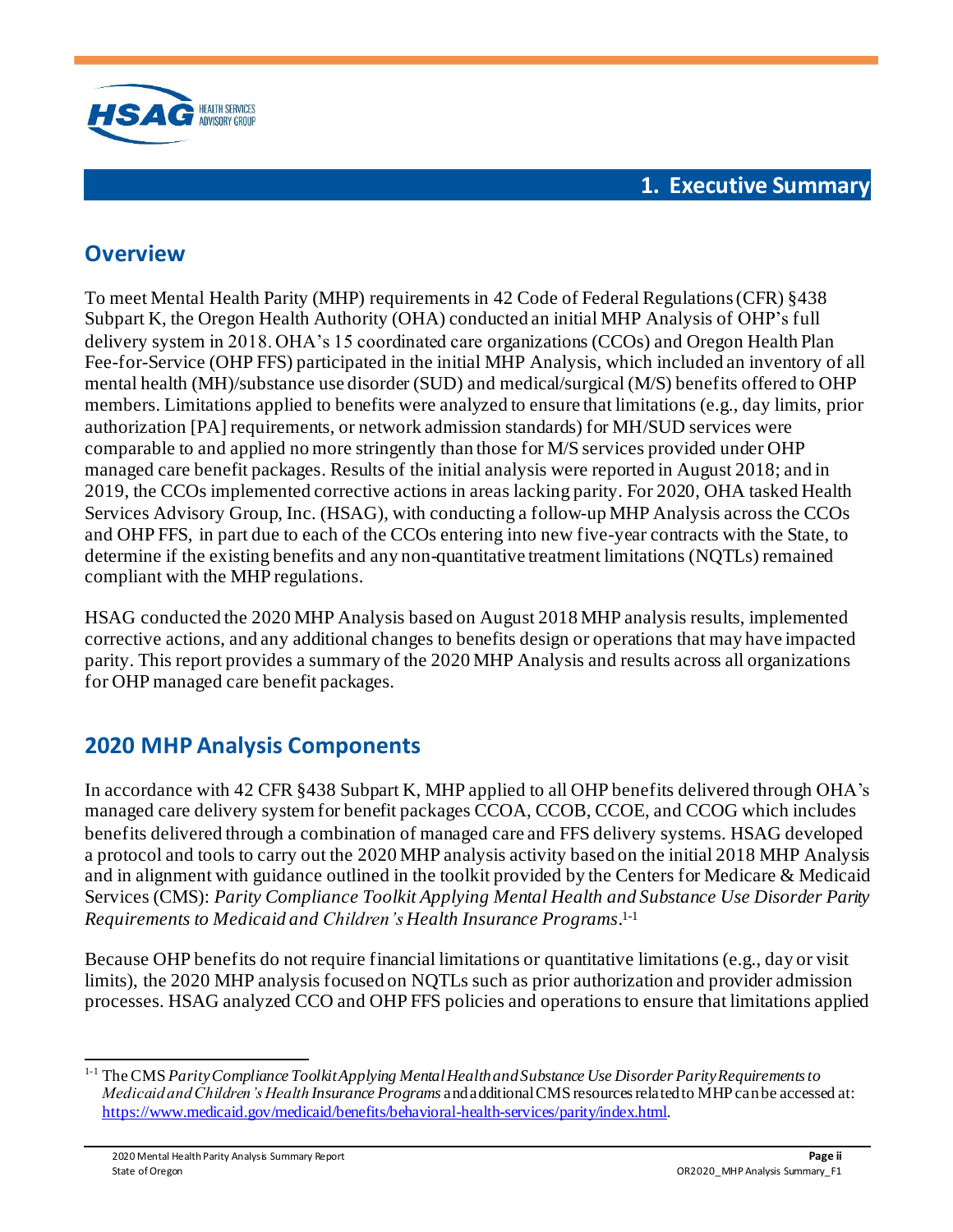

to MH/SUD benefits were comparable to and applied no more stringently to M/S benefits provided under each benefit package in the NQTL categories listed below.

- **Category I—Utilization Management Limits Applied to Inpatient Services:** Utilization management (UM) processes implemented through PA, concurrent review (CR), and retrospective review (RR) that may also be used to ensure medical necessity for MH/SUD and M/S services.
- **Category II—Utilization Management Limits Applied to Outpatient Services:** UM processes applied to OP MH/SUD and M/S services through PA, CR, and RR to ensure medical necessity.
- **Category III—Prior Authorization for Prescription Drug Limits:** PA as a means of determining whether particular medications will be dispensed. PA of prescription drugs limits the availability of specific medications.
- **Category IV—Provider Admission—Closed Network:** Closed networks as they impose limits to providers seeking to join a panel of approved providers.
- **Category V—Provider Admission—Network Credentialing:** Network enrollment/credentialing requirements imposed, including provider admission requirements such as state licensing requirements and exclusions of specific provider types, that may result in limitations.
- **Category VI—Out-of-Network/Out-of-State Limits:** Out-of-network (OON) and out-of-state (OOS) limits that affect how members access OON and OOS providers and address how OHA and the CCOs ensure necessary access to providers not eligible to be reimbursed or not in a CCO's network.

Additional MHP requirements related to the availability of criteria for medical necessity determinations and the reason for denial of reimbursement or payment for MH/SUD benefits was also analyzed. States must also implement monitoring procedures to ensure continued compliance and to identify when changes in benefit design or operations could affect compliance and require an updated analysis.

# <span id="page-3-0"></span>**2020 MHP Analysis Results**

The 2020 MHP Analysis evaluated CCO compliance in terms of comparability and stringency in the application of NQTLs to MH/SUD and M/S benefits. HSAG's analysis revealed that CCO policies included standardized processes that applied to both MH/SUD and M/S benefits, including UM and PA policies and service authorization handbooks. None of the CCOs had separate policies for the management of benefits based on benefit package, which ensured consistency in the analysis across the packages. While the overall OHP MHP analysis results showed non-compliance the majority of NQTL categories, the CCOs and OHP FFS were generally compliant with MHP requirements with four CCOs issued no findings and the remaining CCOs issued a minimal number of findings. The minimal number of findings were primarily due to operational differences in the CCOE and CCOG packages where the CCOs managed MH/SUD benefits and OHP FFS managed M/S benefits, which revealed greater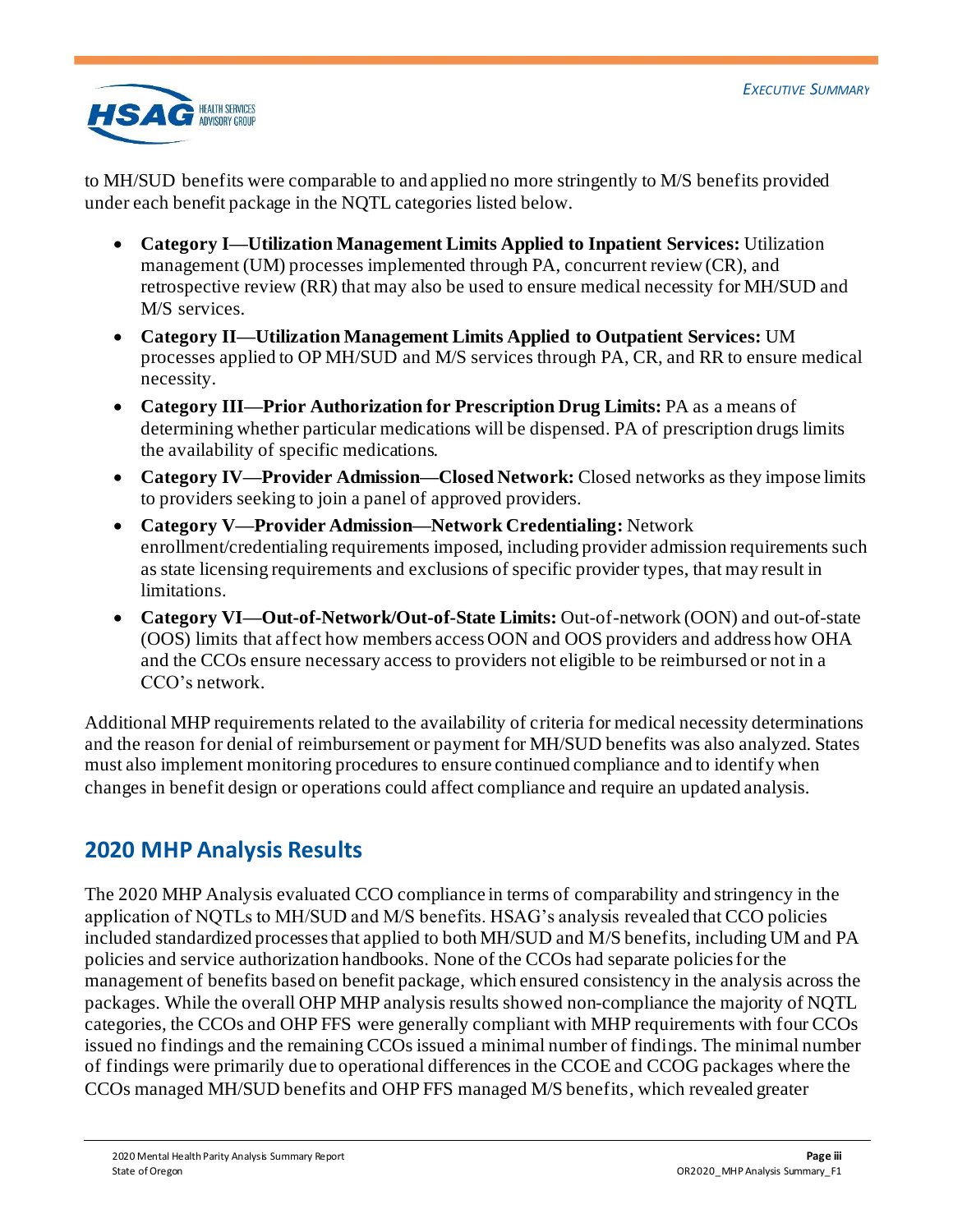

stringency in the CCOs' application of NQTLs. More detail on aggregated analysis results is provided in the body of this report.

Each CCO was instructed to complete and submit an improvement plan addressing corrective actions/interventions to resolve all MHP findings. HSAG will work with the CCOs and OHP FFS to implement corrective actions, providing technical assistance to the CCOs and OHP FFS to ensure full compliance with MHP requirements.

# <span id="page-4-0"></span>**OHA MHP Analysis Recommendations**

Based on the 2020 MHP analysis results across the CCOs and OHP FFS, HSAG developed recommendations for OHA to pursue to ensure continued compliance with MHP requirements. HSAG recommendations include the following:

- **General Activities:**
	- o OHP FFS collaboration with CCOs on operational changes that could impact MHP.
	- o Annual attestations of continued compliance with MHP regulations.
	- o Development of material change criteria to identify what events trigger a MHP analysis.
- **Records Review Activities:**
	- o 2021 MHP medical records reviews to further understand UM decision details and their impact on parity.
	- o 2022 MHP Provider validation records reviews to fully assess the validation of unlicensed MH/SUD provider qualifications.
	- o 2023 MHP claims denial records analysis to determine, in operation, whether parities exist in claims processing operations across the CCOs and within OHP FFS.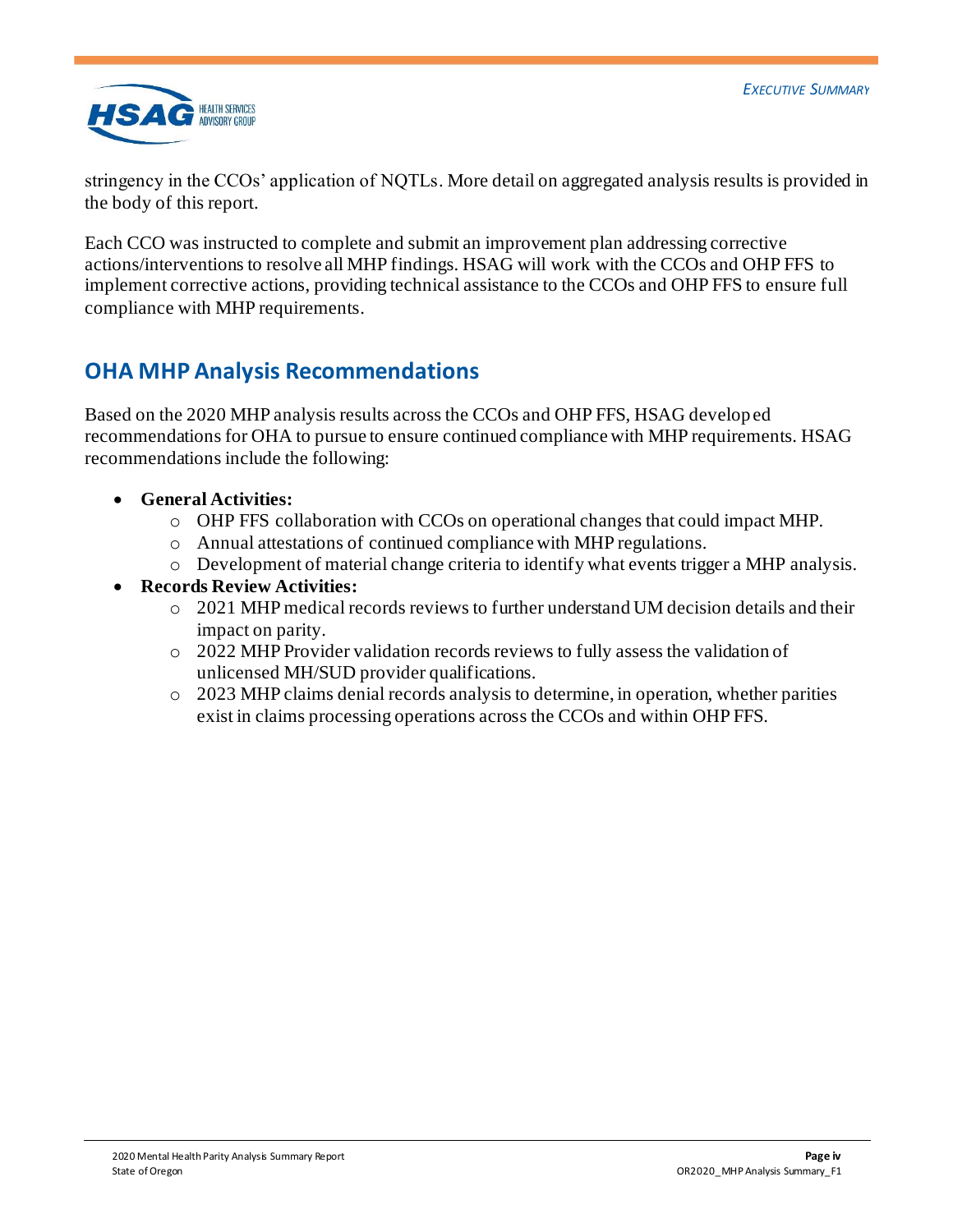



# <span id="page-5-1"></span><span id="page-5-0"></span>**Overview of Oregon's Mental Health Parity Analysis**

Mental Health Parity (MHP) regulations are intended to ensure that coverage and access to services for the treatment of mental health (MH) and substance use disorder (SUD) conditions are provided in parity with treatments provided for medical and surgical (M/S) needs. The required analysis of MH benefits is governed by federal regulations. The Mental Health Parity and Addiction Equity Act of 2008 (MHPAEA) governs how MH/SUD treatments delivered by managed care organizations and limitations on MH/SUD benefits are comparable to and applied no more stringently than the limitations applied to M/S benefits. Provisions of the MHPAEA became applicable to the Oregon Health Plan (OHP) in October 2017 when the Medicaid Parity Final Rule (42 Code of Federal Regulations [CFR] §438 Subpart K) went into effect. The rule requires parity in key areas:

- Aggregate lifetime and annual dollar limits (AL/ADLs).
- Financial requirements (FRs—such as copays).
- Quantitative treatment limitations (QTLs—such as day and visit limits).
- Non-quantitative treatment limitations (NQTLs—such as prior authorization [PA] and provider network admission requirements).

Additional MHP regulations require that criteria for medical necessity determinations for MH/SUD benefits must be made available to beneficiaries and providers upon request, as well as the reason for denial of reimbursement or payment for MH/SUD benefits. States must also implement monitoring procedures to ensure continued compliance and to identify when changes in benefit design or operations could affect compliance and require an updated analysis.

To meet the requirements, the Oregon Health Authority (OHA) conducted an initial MHP Analysis of OHP's full delivery system in 2018. OHA's 15 coordinated care organizations (CCOs) and Oregon Health Plan Fee-for-Service (OHP FFS) participated in the initial MHP Analysis, which included an inventory of all MH/SUD and M/S benefits offered to OHP members and the limitations applied to those benefits to ensure that limitations (e.g., day limits, PA requirements, or network admission standards) for MH and SUD services were comparable to and applied no more stringently than those for M/S services provided under OHP. Results of the initial analysis were reported in August 2018; and in 2019, the CCOs implemented corrective actions in areas lacking parity.

For 2020, OHA tasked Health Services Advisory Group, Inc. (HSAG), with conducting a follow-up MHP Analysis across the CCOs and OHP FFS, in part due to each of the CCOs entering into new fiveyear contracts with the State, to determine if the existing benefits and any NQTLs remained compliant with the MHP regulations in 42 CFR §438 Subpart K. HSAG conducted the MHP Analysis in 2020 based on the August 2018 results, implemented corrective actions, and any additional changes to benefits design or operations that may impact parity. This report provides a summary of the 2020 MHP Analysis and results across all organizations for OHP managed care benefit packages.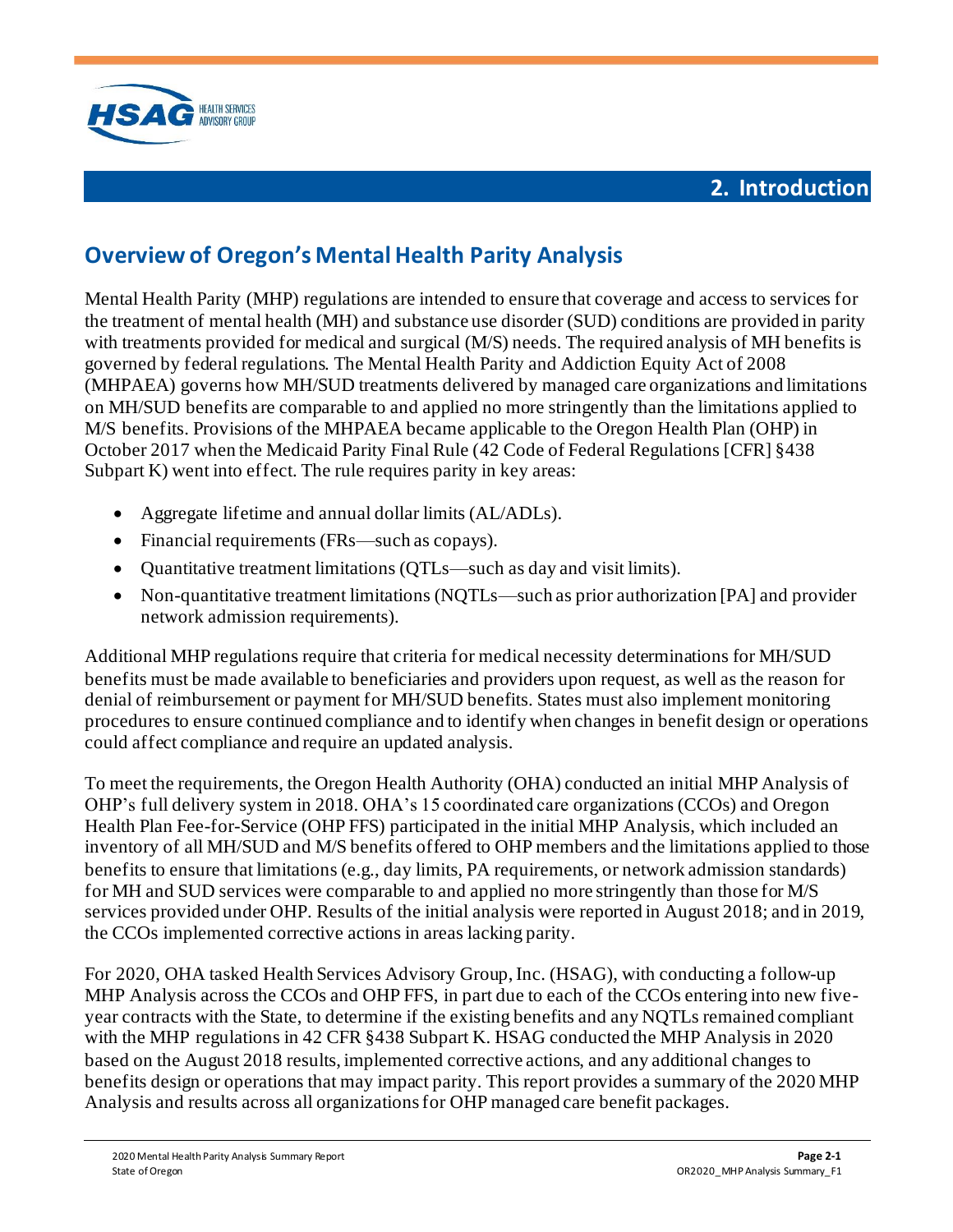

# <span id="page-6-0"></span>**Components of the 2020 MHP Analysis**

In accordance with 42 CFR §438 Subpart K, MHP applied to all OHP benefits delivered through OHA's managed care delivery system, including those delivered through a combination of managed care and FFS delivery systems. HSAG developed a protocol and tools to carry out the analysis activity based on the initial 2018 MHP Analysis and in alignment with guidance outlined in the toolkit provided by the Centers for Medicare & Medicaid Services (CMS): *Parity Compliance Toolkit Applying Mental Health and Substance Use Disorder Parity Requirements to Medicaid and Children's Health Insurance* Programs.<sup>1-2</sup> The 2020 MHP Analysis also reference[d Oregon's Mapping](https://www.oregon.gov/oha/HSD/OHP/Tools/Guide%20to%20Mapping%20Oregon%20Medicaid%20Benefits%20and%20Services.pdf) Guide<sup>1-3</sup> that assigned benefits to MH/SUD and M/S groupings based on International Classification of Diseases, Tenth Revision (ICD-10) diagnoses and mapped into four prescribed classifications as published in the March 30, 2016, Federal Register, Vol. 81, No. 61<sup>14</sup> as illustrated in [Figure 2-1.](#page-6-2)

#### **Figure 2-1—MHP: Four Prescribed Classifications**

<span id="page-6-2"></span>**Inpatient Outpatient Prescription Drug Emergency Care**

## <span id="page-6-1"></span>*OHP Benefit Packages*

While all OHP benefit packages were delivered in accordance with the same Medicaid essential health benefits structure, the delivery of those benefits was categorized by OHP benefit package based on enrollment[. Table 2-1](#page-6-3) identifies the four OHP benefit packages evaluated in the 2020 MHP Analysis. Since each benefit package involves the delivery of Medicaid essential health benefits covered by both CCOs and OHP FFS, HSAG conducted an analysis of each CCO's NQTLs, and then against the OHP FFS NOTLs.

#### **Table 2-1—OHP Benefit Packages**

<span id="page-6-3"></span>

| <b>Benefit Package</b> | <b>Benefit Types Covered</b>                      | <b>Evaluation</b>         |
|------------------------|---------------------------------------------------|---------------------------|
| <b>CCOA</b>            | Physical Health, Behavioral Health, Dental Health | CCO MH/SUD and FFS MH/SUD |
| <b>CCOB</b>            | Physical Health, Behavioral Health                | compared to CCO M/S       |
| <b>CCOE</b>            | Behavioral Health                                 | CCO MH/SUD and FFS MH/SUD |
| <b>CCOG</b>            | Behavioral Health, Dental Health                  | compared to FFS M/S       |

<sup>1-2</sup> The CMS *Parity Compliance Toolkit Applying Mental Health and Substance Use Disorder Parity Requirements to Medicaid and Children's Health Insurance Programs* and additional CMS resources related to MHP can be accessed at: <https://www.medicaid.gov/medicaid/benefits/behavioral-health-services/parity/index.html>.

<sup>&</sup>lt;sup>1-3</sup> The Oregon Mapping Guide includes definitions, links, and resources important for the MHP Analysis. It also maps all Oregon Medicaid benefits to the classifications required for the MHPAnalysis. It can be accessed on OHA's MHP webpage a[t: https://www.oregon.gov/OHA/HSD/OHP/Pages/MH-Parity.aspx](https://www.oregon.gov/OHA/HSD/OHP/Pages/MH-Parity.aspx).

<sup>&</sup>lt;sup>1-4</sup> Federal Register. Volume 81, No. 61/Wednesday, March 30, 2016. Available at: <https://www.govinfo.gov/content/pkg/FR-2016-03-30/pdf/FR-2016-03-30.pdf>. Accessed on: Dec 4, 2020.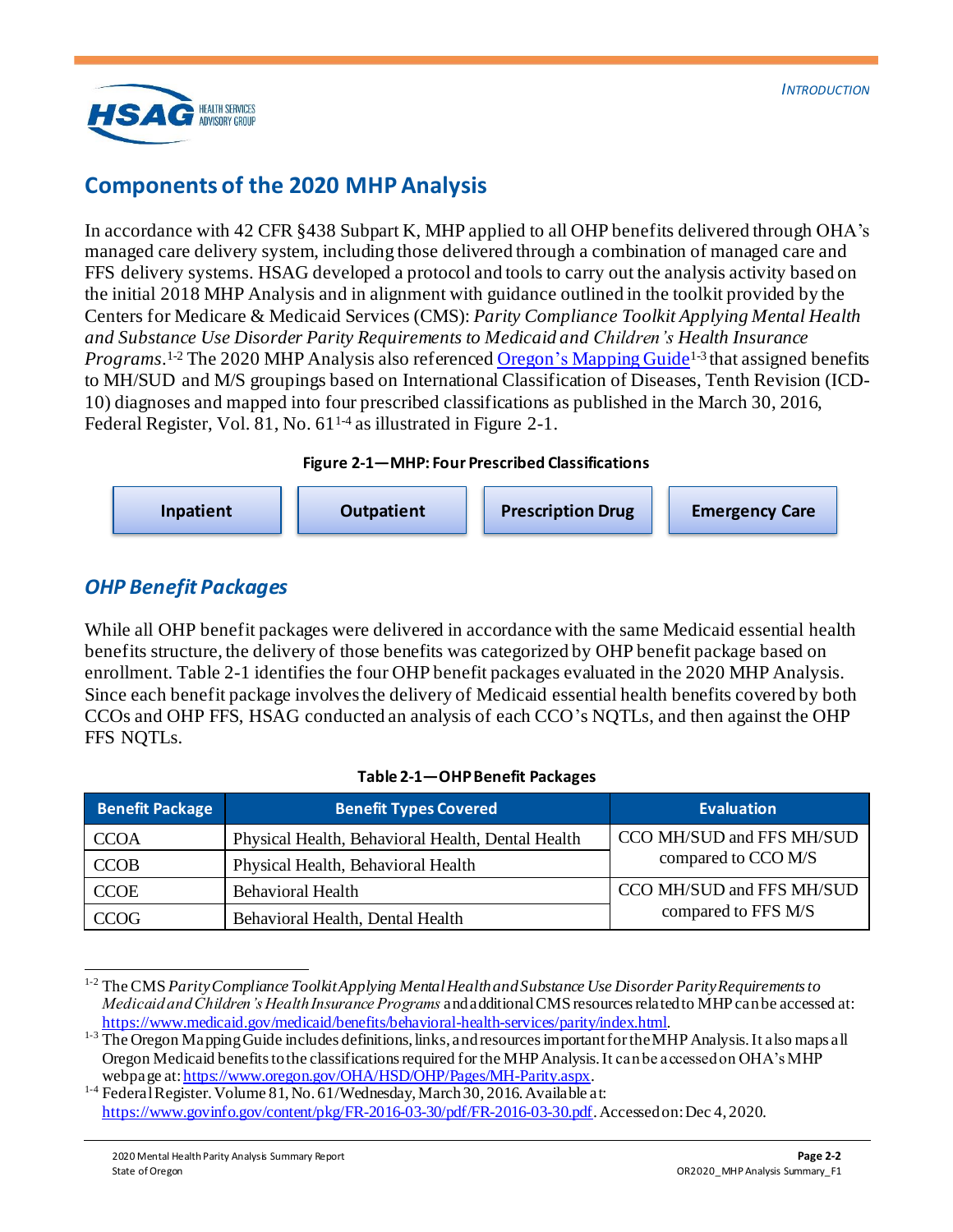

## <span id="page-7-0"></span>*Non-Quantitative Treatment Limitations*

Because Oregon Medicaid does not permit the use of QTLs (e.g., day and visit limits), HSAG's analysis focused on assessing NQTLs in the OHP delivery system. NQTLs are health care management limitations on the scope or duration of benefits through the use of managed care processes, such as PA or network admission standards. "Soft limits," benefit limits that allow for an individual to exceed limits or allow for limits to be "waived" based on medical necessity, are also considered NQTLs. Examples of NQTLs include:

- Medical management standards limiting or excluding benefits based on medical necessity or appropriateness criteria.
- Standards for provider admission to participate in a network and reimbursement rates.
- Restrictions based on geographic location, facility type, or provider specialty.
- Fail-first policies or step therapy protocols.
- Exclusions based on failure to complete a course of treatment prior to allowing authorization of a subsequent treatment.

MHP regulations hold that no NQTL can be applied to MH/SUD benefits and services that is not comparable to or is more stringent than those applied to M/S benefits and services in each benefit classification regarding processes, strategies, evidentiary standards, or other factors. HSAG assessed policies and procedures as written and operational processes for compliance with parity requirements by classification (e.g., inpatient [IP] and outpatient [OP]) of services. The 2018 MHP Analysis compared NQTLs for services that address MH/SUD diagnoses with services that address M/S diagnoses across the OHP benefit packages. Comparability was assessed as to the reason an NQTL was used, the evidence that supported its use, and the process for its implementation. The stringency criteria assessed the rigor with which the NQTLs were applied, the evidence for the level of stringency, and penalties and exceptions associated with limitations. Comparability and stringency are defined i[n Figure 2-2](#page-7-1).



<span id="page-7-1"></span>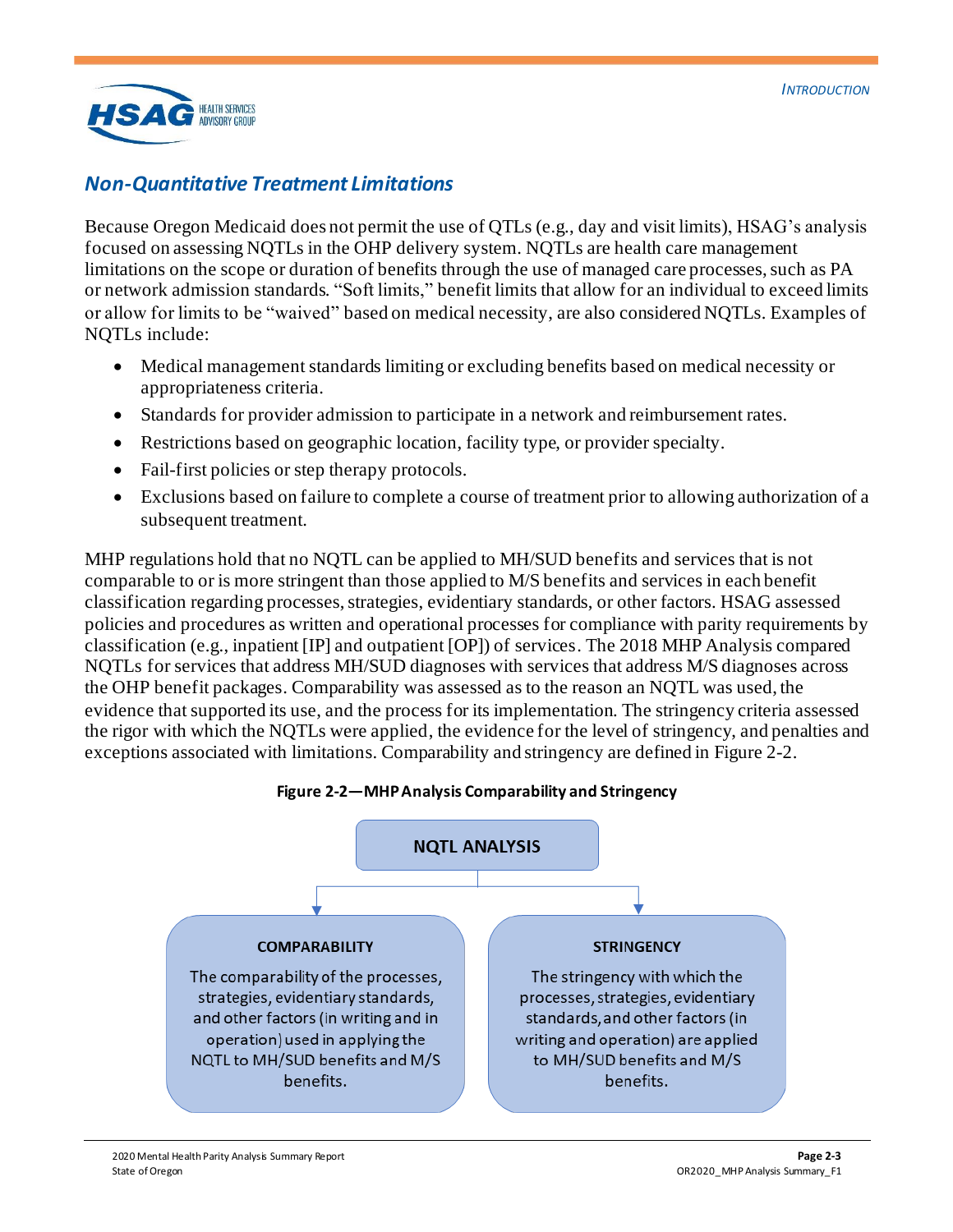

## <span id="page-8-0"></span>*NQTL Categories*

Similar to the Initial 2018 MHP Analysis, HSAG assessed for comparability and stringency criteria across six specific NQTL categories in the OHP delivery system. The six categories are described below.

- **Category I—Utilization Management Limits Applied to Inpatient Services:** Utilization management (UM) processes implemented through PA, concurrent review (CR), and retrospective review (RR) that may also be used to ensure medical necessity for MH/SUD and M/S services.
- **Category II—Utilization Management Limits Applied to Outpatient Services:** UM processes applied to OP MH/SUD and M/S services through PA, CR, and RR to ensure medical necessity.
- **Category III—Prior Authorization for Prescription Drug Limits:** PA as a means of determining whether particular medications will be dispensed. PA of prescription drugs limits the availability of specific medications.
- **Category IV—Provider Admission—Closed Network:** Closed networks as they impose limits to providers seeking to join a panel of approved providers.
- **Category V—Provider Admission—Network Credentialing:** Network enrollment/credentialing requirements imposed, including provider admission requirements such as state licensing requirements and exclusions of specific provider types, that may result in limitations.
- **Category VI—Out-of-Network/Out-of-State Limits:** Out-of-network (OON) and out-of-state (OOS) limits that affect how members access OON and OOS providers and address how OHA and the CCOs ensure necessary access to providers not eligible to be reimbursed or not in a CCO's network.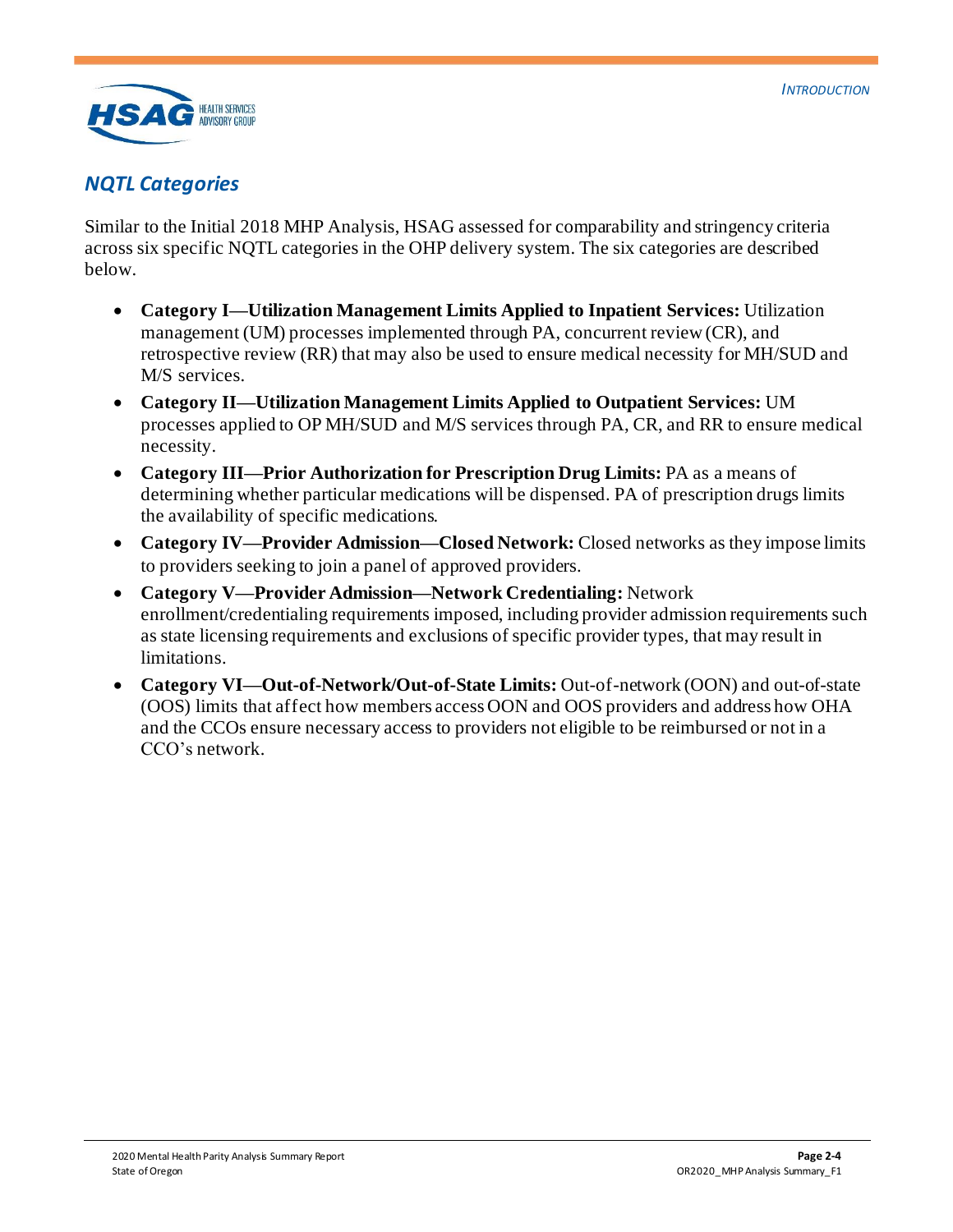

## **3. Process and Methodology**

<span id="page-9-0"></span>Building from the initial 2018 MHP Analysis, HSAG worked with OHA and the CCOs to conduct a follow-up MHP Analysis that evaluated changes to benefits design and operationsthat may impact parity. The 2020 MHP Analysis identified and addressed differences between the policies and standards governing limitations applied to MH/SUD services as compared to M/S services. Differences in how limits were applied to MH/SUD services as compared to M/S services were evaluated for continued compliance with MHP regulations to ensure evidence-based, quality MH/SUD care.

# <span id="page-9-1"></span>**Analysis Activities for 2020**

<span id="page-9-2"></span>The 2020 MHP Analysis activities are illustrated i[n Figure 3-1](#page-9-2) and described below.

## **Figure 3-1—2020 MHP Analysis Activities**



- 1. **Protocol and Tool Development and Dissemination:** HSAG developed and disseminated an MHP Analysis Protocol that presented details and guidance to OHA and the CCOs on the analysis process and included tools in which to conduct the 2020 MHP Analysis activity. The tools utilized for the analysis, identified below, were based on OHA's initial analysis of MHP and were developed using guidance outlined in the CMS *Parity Compliance Toolkit Applying Mental Health and Substance Use Disorder Parity Requirements to Medicaid and Children's Health Insurance Programs*.
	- **MHP Evaluation Questionnaire—Questions referencing the six NQTL categories, to identify** changes that may impact parity.
	- **MHP Reporting Template**—Documentation of changes and additions to NQTLs previously reported in 2018, organized by the six NQTL categories.
	- **MHP Required Documentation Template**—UM and credentialing data across MH/SUD and M/S benefits and providers.

**Pre-Analysis Webinar:** HSAG conducted a pre-analysis webinar on July 15, 2020, with OHA and the CCOs to provide an overview of MHP regulations, details of the protocol and tools, specifics of the analysis timeline, and examples of MHP scenarios for reference.

2. **Documentation Submission:** OHA and the CCOs were required to submit documentation that included responses to the MHP Evaluation Questionnaire and completed templates, along with supporting documentation, by August 31, 2020.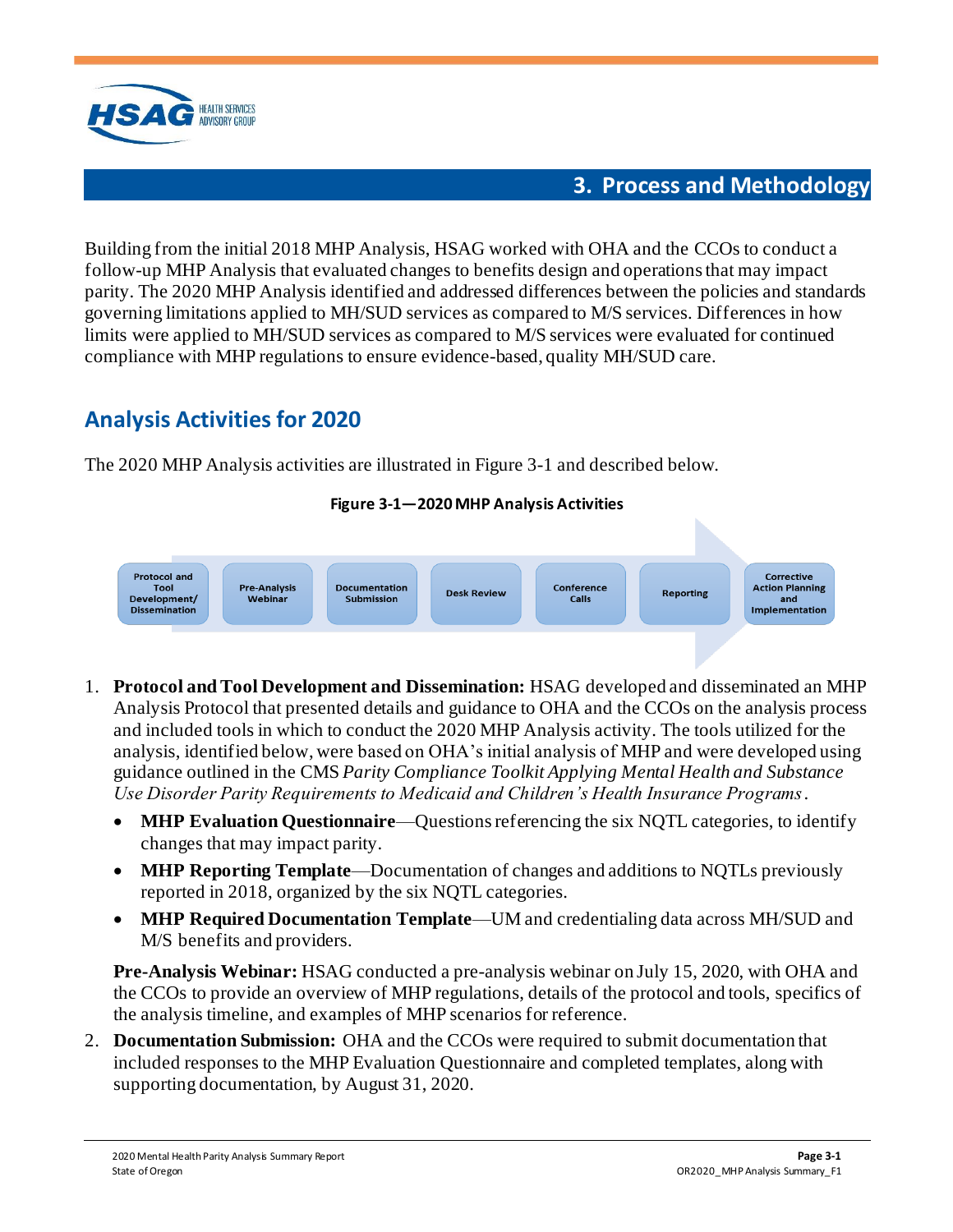

- 3. **Desk Review:** HSAG conducted a desk review of all submitted MHP Evaluation Questionnaires, the MHP Reporting Template, and required and supporting documentation (e.g., policies and procedures, benefit schedules, and delegate agreements) to analyze policies and operational practices that impact MHP and determine preliminary analysis findings.
- 4. **Conference Calls:** HSAG conducted conference calls to discuss preliminary analysis findings and areas in need of clarification. Additional information and documentation were requested at that time, as necessary to support the MHP Analysis.
- 5. **Reporting:** HSAG compiled analysis results and documented MHP determinations for each CCO and as compared to OHP FFS, identifying areas in which MHP had not been achieved and corrective actions were required to ensure future parity. OHA and each CCO had an opportunity to review report drafts prior to finalizing the reports.
- 6. **Corrective Action Planning and Implementation:** HSAG will work with OHA and the CCOs to develop and implement corrective action plans to achieve compliance with MHP requirements.

# <span id="page-10-0"></span>**MHP Analysis Methodology**

HSAG reviewers conducted a desk review of submitted MHP Analysis tools and supporting documentation to further clarify reported changes and additions to previously reported NQTLs from the initial MHP Analysis conducted in 2018. More specifically, HSAG evaluated responses to the MHP Evaluation Questionnaire to identify changes to benefits design and operations within OHA and each CCO that may impact MHP, cross-referenced questionnaire responses with changes and additions reported in the MHP Reporting Template, and reviewed supporting documentation submitted by OHA and the CCOs. Supporting documentation included, but was not limited to, UM policies, workflow diagrams, program descriptions, prescription drug formularies, and network admission/credentialing policies. HSAG conducted the 2020 MHP Analysis based on this information to determine compliance with parity guidelines, including ensuring that policies followed standard industry practice, allowed for little to no exception or variation, incorporated established State definitions and guidelines, included staff members qualified to make the decisions and complete the tasks assigned and appropriate oversight.

Information obtained via scheduled conference calls was also evaluated in relation to changes and additions reported. Differences in how limits were applied to MH/SUD services as compared to M/S services, in relation to comparability and stringency standards displayed in [Table 3-1](#page-11-1), were evaluated across the six NQTL categories for continued compliance with MHP regulations. Each CCO's NQTLs were additionally evaluated against OHP FFS MH/SUD and M/S NQTLs based on the structure of OHP benefit packages referenced in Section 1 of this report.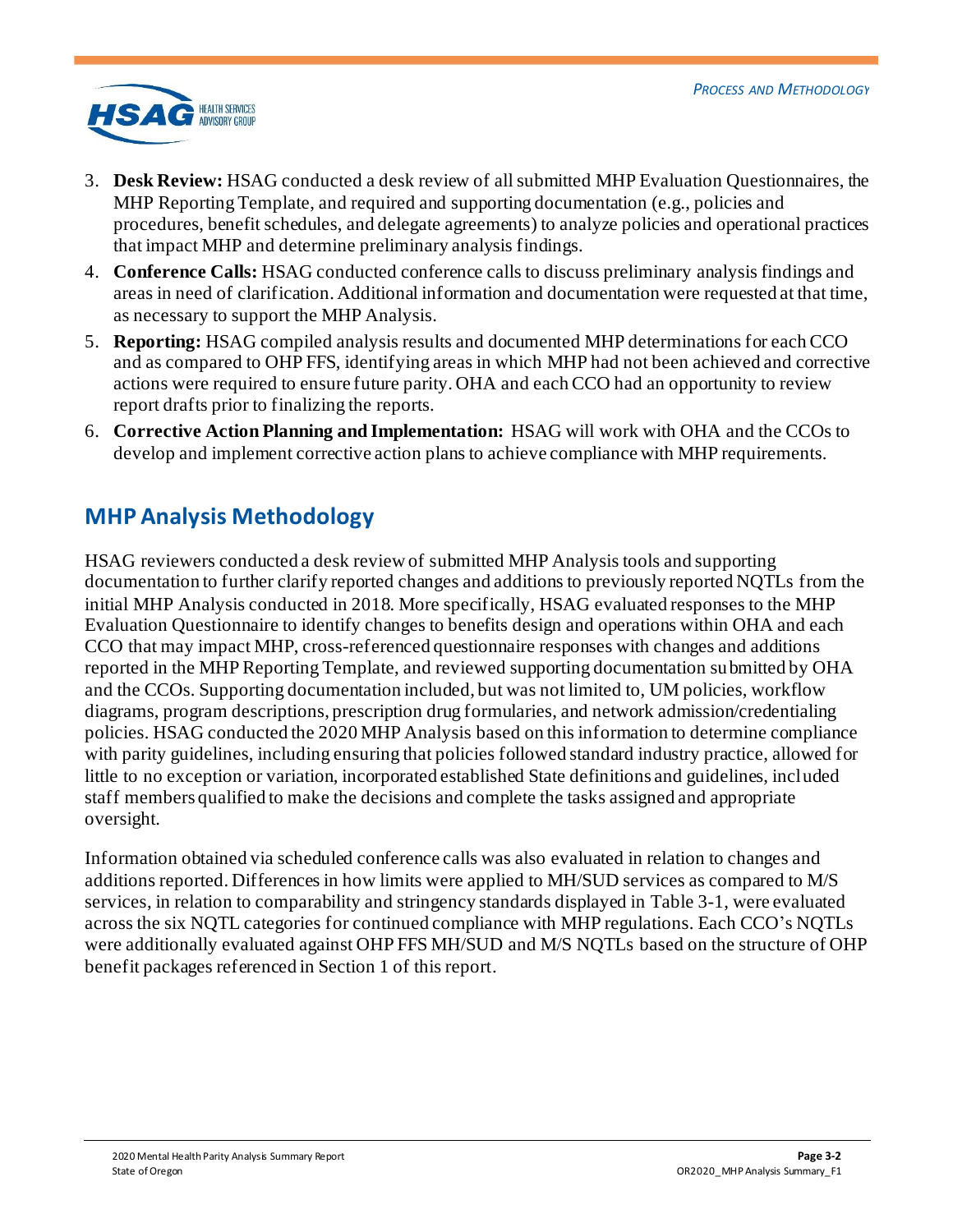

<span id="page-11-1"></span>

| Comparability and Stringency Standard     |    | <b>Question Description</b>                                                                                                                                                                                                                                        |
|-------------------------------------------|----|--------------------------------------------------------------------------------------------------------------------------------------------------------------------------------------------------------------------------------------------------------------------|
| Benefits in Which NQTLs Apply             | 1. | To which benefits is an NQTL assigned?<br>Purpose: To describe the NQTL assigned to MH/SUD<br>and $M/S$ benefits (e.g., PA, scope of services, and time<br>frames).                                                                                                |
| Comparability of Strategy                 | 2. | Why is the NQTL assigned to these benefits?<br>Purpose: To describe for what reasons or purpose the<br>NQTL is assigned (e.g., ensure medical necessity,<br>prevent overutilization, and comply with State and<br>federal requirements).                           |
| Comparability of Evidentiary Standard     | 3. | What evidence supports the rationale for the<br>assignment?<br>Purpose: To describe the evidence to support the rationale<br>(e.g., benchmarks, standards that form the basis of the<br>rationale, and State and federal requirements).                            |
| <b>Comparability of Processes</b>         | 4. | What are the NQTL procedures?<br>Purpose: To describe the NQTL process and evidence<br>needed to support NQTL determinations (e.g.,<br>documentation requirements, timelines, and steps for the<br>CCO and members/providers).                                     |
| <b>Stringency of Strategy</b>             | 5. | How frequently or strictly is the NQTL applied?<br>Purpose: To describe the frequency of application,<br>frequency of medical necessity and appropriateness<br>reviews, level of discretion in how the NQTL is applied,<br>triggers for review and re-review, etc. |
| <b>Stringency of Evidentiary Standard</b> | 6. | What standard supports the frequency or rigor with<br>which the NQTL is applied?<br>Purpose: To describe standards that the CCO uses to<br>determine the frequency or rigor of NQTL procedures.                                                                    |

#### **Table 3-1—Comparability and Stringency Standards**

# <span id="page-11-0"></span>**Aggregated Analysis Results for 2020**

Results of the MHP analyses were reported individually to OHP FFS and each CCO with limitations or other operational processes found to impact parity reported as findings. Required actions were also presented to each organization to support future compliance with MHP requirements as applicable. HSAG aggregated results from the MHP analyses as presented in Section 3.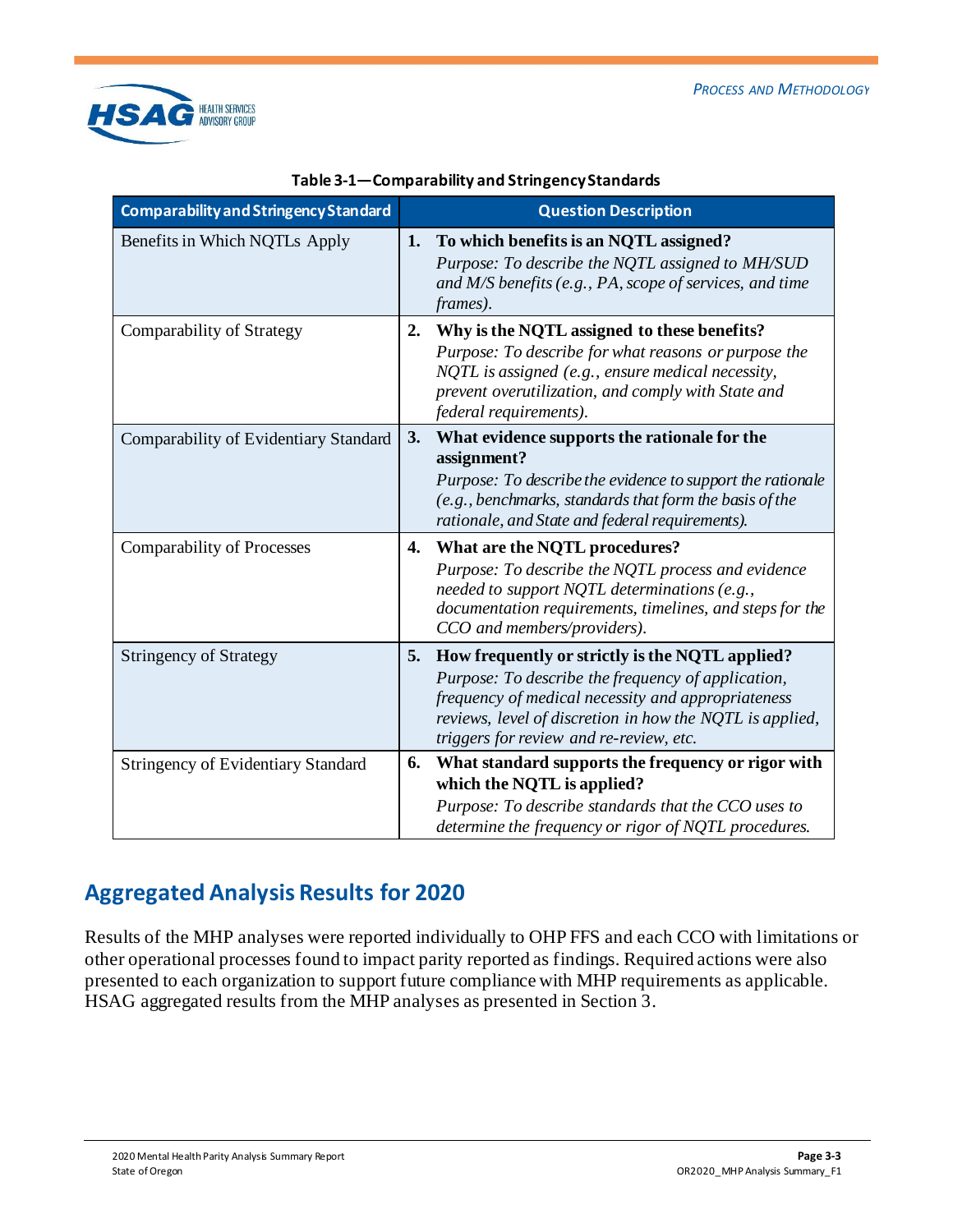

# **4. MHP Analysis Results Summary**

<span id="page-12-0"></span>HSAG derived 2020 MHP Analysis results from the evaluation and observation of information obtained from the CCOs and OHP FFS, including:

- Responses to the 2020 MHP Evaluation Ouestionnaire.
- Reported data in the 2020 MHP Reporting Templates pertaining to NOTL categories.
- MHP data using the Required Documentation Template and supporting documentation as provided.
- Observations from conversations during conference calls conducted with CCOs and OHP FFS.

Results of the MHP Analysis are detailed below by each NQTL category. Specific details of each organization's analysis were reported separately in individual reports provided to OHA and CCOs.

# <span id="page-12-1"></span>**Overall Analysis Results**

Each CCO was responsible for delivering MH/SUD and M/S Medicaid benefits to members in CCOA and CCOB benefit packages. The CCOs additionally provided MH/SUD benefits to Medicaid members in CCOE and CCOG benefit packages, whereas OHP FFS fully managed M/S benefits for those two t packages. Most CCOs and OHP FFS delegated at least some UM functions to subcontractors including prior authorization and credentialing. All CCOs had agreements with community mental health programs (CMHPs) for delivering MH/SUD benefits with some CMHPs conducting UM on behalf of CCOs. HSAG evaluated the application of NQTLs to MH/SUD and M/S benefits in terms of comparability and stringency across the six NQTL categories.

Most CCO policies included standardized processes that applied to both MH/SUD and M/S benefits, including UM and PA policies and service authorization handbooks. None of the CCOs had separate policies for the management of benefits based on benefit package, which ensured consistency in the analysis across the packages. Overall, the CCOs and OHP FFS were compliant with MHP requirements with only a few areas identified as parity concerns.

For limits applied to IP and OP health benefits, CCOs and OHP FFS used UM processes to ensure coverage, medical necessity, appropriate treatment in the least restrictive environment that maintains the safety of the individual, compliance with federal and State requirements, and the prevention of overutilization. Evidence used to apply UM to MH/SUD and M/S benefits included Oregon Administrative Rules (OARs), Health Evidence Review Commission (HERC) Prioritized List (PL) and guidelines, InterQual guidelines, Milliman Care Guidelines (MCG), and American Society of Addiction Medicine guidelines, as well as guidelines developed by other medical professional entities.. NQTLs were managed by the CCOs and OHP FFS based on treatment guidelines, provider request, and member need.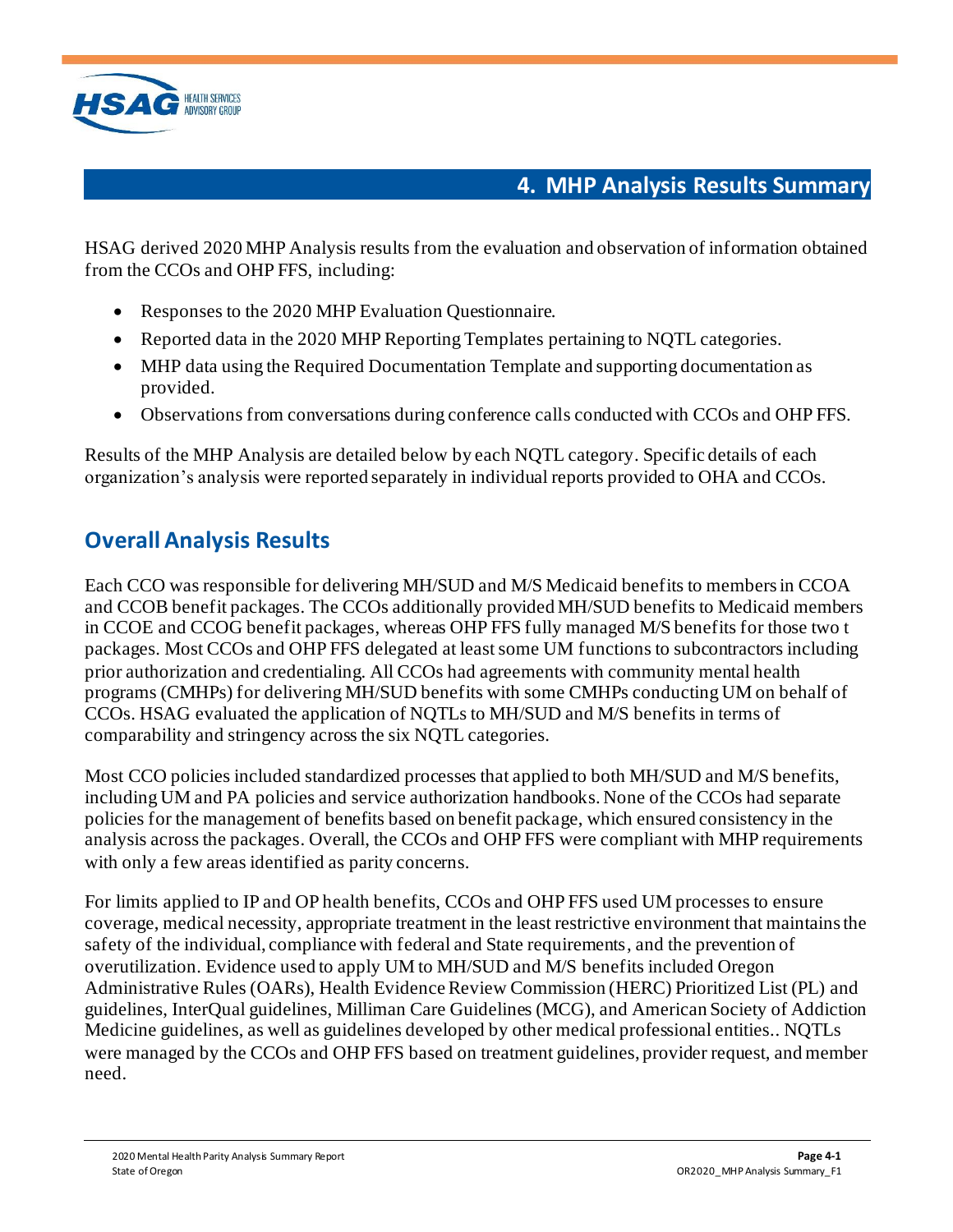

All CCOs achieved parity for benefit packages CCOA and CCOB where they had full control over UM processes across both benefit types. However, many CCOs received findings for benefit packages CCOE and CCOG, where M/S benefits were being managed by OHP FFS. During 2019, OHP FFS established a 90-day retrospective review period for PA requests and an IRR process inclusive of an 80 percent testing standard. CCOs without a RR review period or a period of less than 90 days allowable for RR were issued findings of nonparity due to having more stringent processes for MH/SUD benefit authorizations as compared to M/S benefit authorizations administered by OHP FFS. Similarly, CCOs without an IRR process or a testing standard less than 80 percent were issued findings of nonparity related to the application of authorization decisions for IP and OP MH/SUD benefits which impacted the stringency of the application of NQTLs in that the method to promote consistency of IP and OP MH/SUD medical necessity determinations was not sufficiently structured as compared to IP and OP M/S processes. CCOs with the afore mentioned findings of nonparity in RR and IRR processes must make adjustments to promote consistency of medical necessity determinations in benefit packages CCOE and CCOG. Only one CCO had an inconclusive finding related to a higher denial rate for OP MH/SUD authorization requests as compared to OP M/S authorization requests, which will require the CCO to review its application of UM of OP PA requests to determine the basis for the higher rate of denials and to identify any parity concerns and opportunities for improvement.

HSAG's analysis of CCO and OHP FFS processes and operations did not reveal any explicit MHP concerns for the prior authorization of prescription drugs across the benefit packages. The application of PA for MH/SUD prescription drugs was comparable to PA for M/S prescription drugs and the organizations' authorization requirements, guidelines, procedures, and 24-hour responses were determined to be no more stringently applied to MH/SUD benefit requests when compared to M/S requests. Although there were data limitations in the ability to segregate data by benefit type, HSAG identified general concerns regarding the high rate of prescription drug denials for two CCOs. These concerns were identified as inconclusive findings with required actions for the CCOs to further assess pharmacy PA data for improvement opportunities.

For provider admission NQTL categories, the CCOs and OHP FFS fared well, with only three CCO analyses resulting in MHP findings. Regarding network closures, two affiliated CCOs reported that network closures occurred, but were unable to identify impacted providers due to the lack of a tracking mechanism. The inability to identify impacted providers due to network closures resulted in an inconclusive finding for both CCOs, requiring them to further analyze the impact of network closures to ensure issues related to parity do not exist. Network credentialing analyses across the CCOs did not reveal any findings related to comparability of processes, with all CCOs having an acceptable credentialing process; however, CCOs with credentialing data that revealed higher rates of denials or applications not accepted for MH/SUD providers seeking credentialing as compared to rates for M/S providers were issued inconclusive findings. While higher rates of MH/SUD providers not accepted for credentialing may not ultimately be a parity concern, the process of accepting applications should be further explored. Higher rates of denials that were consistent across both provider types were not c alled out in findings due to no impact on parity. OHP FFS was not analyzed against the CCOs due to the State not credentialing providers but instead enrolling them as Medicaid providers. This difference in process did not present a parity concern.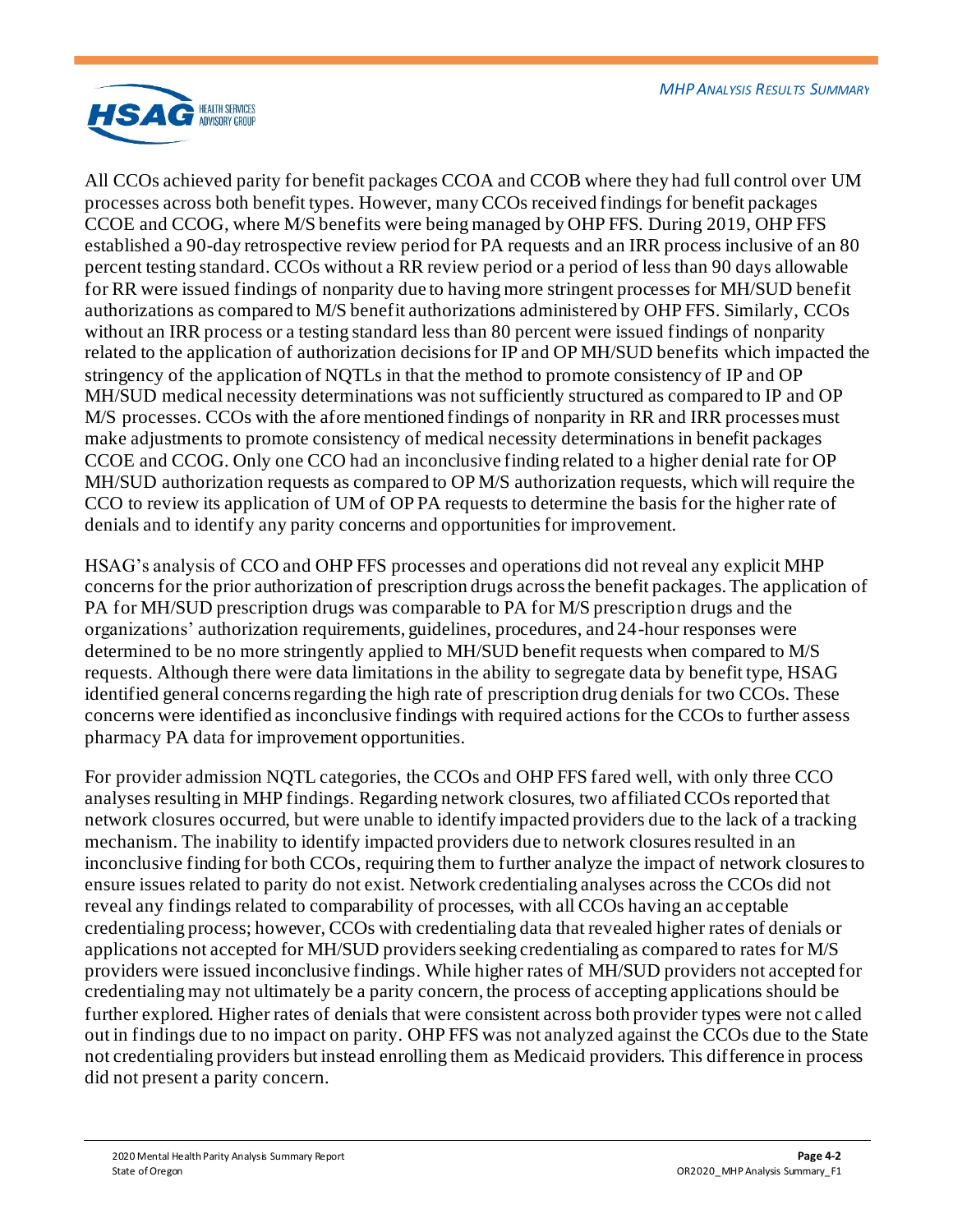

Finally, HSAG determined CCO and OHP FFS processes, strategies, and evidentiary standards for OON/OOS limits applied to MH/SUD to be comparable to and no more stringently applied, in writing and in operation, to M/S OON/OOS limits across all benefit packages. The same UM processes and evidentiary standards described in NQTL categories I, II, and III were applied to the management of OON/OOS benefits. All CCOs used some form of a single case agreement (or "letter of agreement") to contract with OON providers, which was consistent across both provider types. While OHP FFS's UM process for OOS requests was comparable across the two benefit types, the State did not use single case agreements for OON providers but instead enrolled the providers. The different processes employed by CCOs versus OHP FFS in utilizing OON providers did not present a parity concern.

HSAG summarized comparability and stringency compliance by organization in Table 4-1 below and data analysis results by organization in the areas of prior authorization for IP, OP, and prescription drugs, as well as credentialing and enrollment. Detailed findings and observations by organization were provided in MH Parity Reports developed for each organization.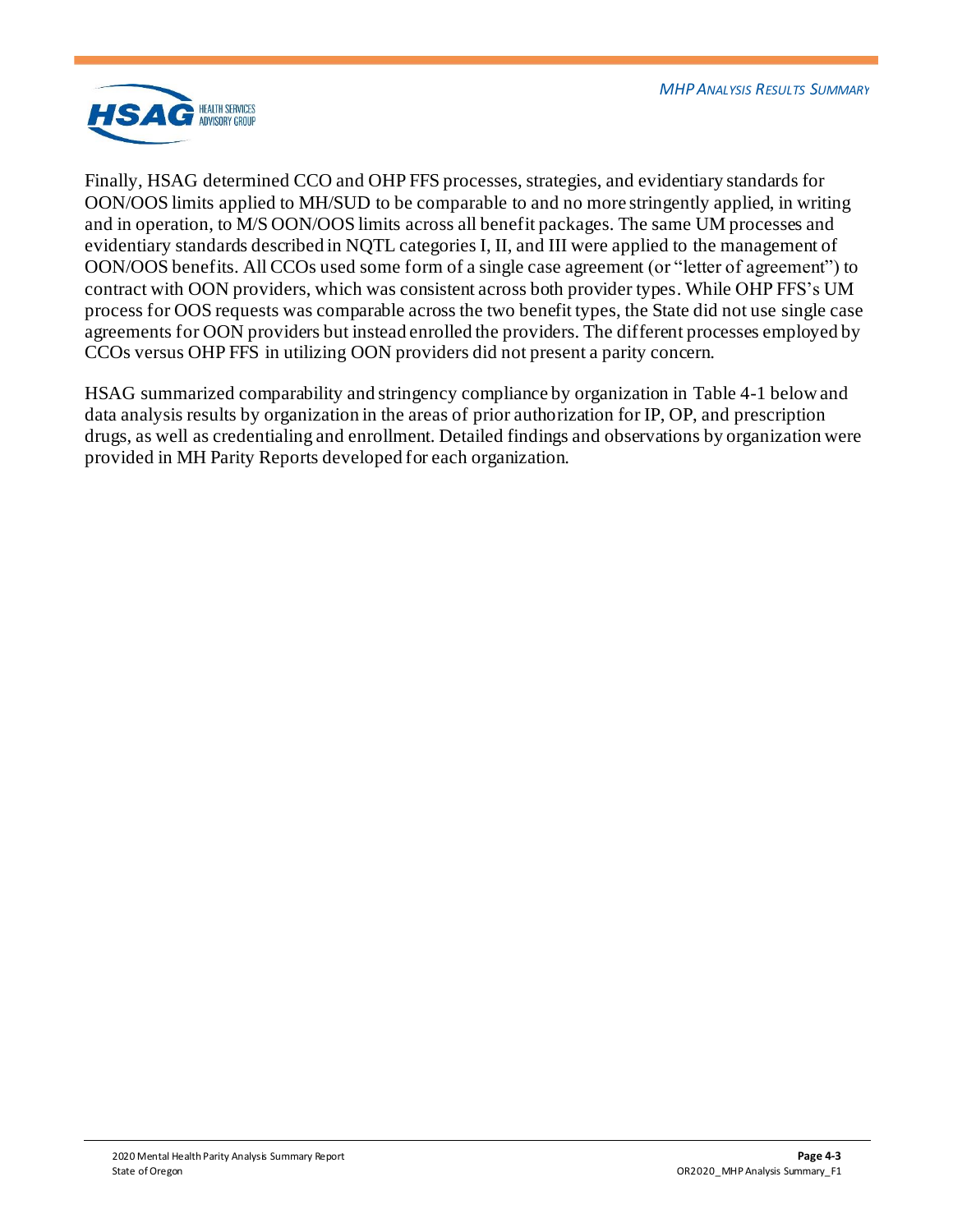

## **Table 4-1—Overall MHP Analysis Results—Comparability and Stringency**

 $C = \text{Comparability}; S = \text{Stringency}; \sqrt{\frac{1}{2} \text{Compliant}}; X = \text{Non-Complaint}$ 

|                     | Category I-UM<br><b>Limits Applied to</b><br><b>Inpatient Services</b> |              | Category II-UM<br><b>Limits Applied to</b><br><b>Outpatient Services</b> |              | <b>Category III-Prior</b><br><b>Authorization for</b><br><b>Prescription Drug</b><br><b>Limits</b> |               | Category IV-<br><b>Provider</b><br><b>Admission-Closed</b><br><b>Network</b> |            | Category V-Provider<br><b>Admission-Network</b><br><b>Credentialing</b> |              | Category VI-Out-<br>of-Network/Out-<br>of-State Limits |                         |
|---------------------|------------------------------------------------------------------------|--------------|--------------------------------------------------------------------------|--------------|----------------------------------------------------------------------------------------------------|---------------|------------------------------------------------------------------------------|------------|-------------------------------------------------------------------------|--------------|--------------------------------------------------------|-------------------------|
| <b>Organization</b> | $\mathsf{C}$                                                           | $\mathsf{S}$ | $\mathbf{C}$                                                             | $\mathsf{S}$ | $\mathbf C$                                                                                        | $\mathsf{S}$  | $\mathbf{C}$                                                                 | S          | $\mathbf{C}$                                                            | $\mathsf{S}$ | $\mathsf{C}$                                           | $\overline{\mathsf{S}}$ |
| AH                  | $\sqrt{}$                                                              | X            | $\sqrt{ }$                                                               | X            | $\sqrt{ }$                                                                                         | $\sqrt{ }$    | $\sqrt{ }$                                                                   | $\sqrt{ }$ | $\sqrt{ }$                                                              | $\sqrt{ }$   | $\sqrt{ }$                                             | $\sqrt{}$               |
| <b>AllCare</b>      | $\sqrt{}$                                                              | X            | $\sqrt{ }$                                                               | X            | $\sqrt{ }$                                                                                         | $\sqrt{ }$    | $\sqrt{ }$                                                                   | $\sqrt{ }$ | $\sqrt{ }$                                                              | X            | $\sqrt{}$                                              | $\sqrt{ }$              |
| <b>CHA</b>          | $\sqrt{ }$                                                             | X            | $\sqrt{ }$                                                               | X            | $\sqrt{}$                                                                                          | $\sqrt{ }$    | $\sqrt{ }$                                                                   | $\sqrt{}$  | $\sqrt{ }$                                                              | $\sqrt{ }$   | $\sqrt{}$                                              | V                       |
| <b>CPCCO</b>        | $\sqrt{ }$                                                             | $\sqrt{ }$   | $\sqrt{ }$                                                               | $\sqrt{ }$   | $\sqrt{ }$                                                                                         | X             | $\sqrt{ }$                                                                   | X          | $\sqrt{ }$                                                              | $\sqrt{ }$   | $\sqrt{}$                                              | $\sqrt{ }$              |
| <b>EOCCO</b>        | $\sqrt{ }$                                                             | V            | $\sqrt{ }$                                                               | $\sqrt{ }$   | $\sqrt{ }$                                                                                         | $\sqrt{ }$    | $\sqrt{ }$                                                                   | $\sqrt{ }$ | $\sqrt{ }$                                                              | $\sqrt{ }$   | $\sqrt{}$                                              | $\sqrt{}$               |
| <b>Health Share</b> | $\sqrt{ }$                                                             | V            | $\sqrt{ }$                                                               | $\sqrt{ }$   | $\sqrt{ }$                                                                                         | $\sqrt{ }$    | $\sqrt{ }$                                                                   | $\sqrt{}$  | $\sqrt{ }$                                                              | $\sqrt{ }$   | $\sqrt{}$                                              | $\sqrt{ }$              |
| <b>IHN</b>          | $\sqrt{ }$                                                             | $\sqrt{ }$   | $\sqrt{ }$                                                               | $\sqrt{ }$   | $\sqrt{ }$                                                                                         | $\sqrt{ }$    | $\sqrt{ }$                                                                   | $\sqrt{ }$ | $\sqrt{ }$                                                              | $\sqrt{ }$   | $\sqrt{ }$                                             | $\sqrt{}$               |
| <b>JCC</b>          | $\sqrt{}$                                                              | $\sqrt{ }$   | $\sqrt{ }$                                                               | $\sqrt{ }$   | $\sqrt{ }$                                                                                         | X             | $\sqrt{ }$                                                                   | X          | $\sqrt{ }$                                                              | $\sqrt{ }$   | $\sqrt{ }$                                             | $\sqrt{ }$              |
| PSCS-CG             | $\sqrt{ }$                                                             | X            | $\sqrt{ }$                                                               | X            | $\sqrt{ }$                                                                                         | $\sqrt{ }$    | $\sqrt{ }$                                                                   | $\sqrt{}$  | $\sqrt{ }$                                                              | $\sqrt{ }$   | V                                                      | V                       |
| <b>PSCS-CO</b>      | $\sqrt{ }$                                                             | X            | $\sqrt{ }$                                                               | X            | $\sqrt{ }$                                                                                         | $\sqrt{ }$    | $\sqrt{ }$                                                                   | $\sqrt{}$  | $\sqrt{ }$                                                              | $\sqrt{ }$   | $\sqrt{}$                                              | $\sqrt{ }$              |
| <b>PSCS-Lane</b>    | $\sqrt{}$                                                              | X            | $\sqrt{ }$                                                               | X            | $\sqrt{ }$                                                                                         | $\sqrt{ }$    | $\sqrt{ }$                                                                   | $\sqrt{}$  | $\sqrt{ }$                                                              | $\sqrt{}$    | V                                                      | $\sqrt{ }$              |
| <b>PSCS-MP</b>      | $\sqrt{}$                                                              | V            | $\sqrt{ }$                                                               | X            | $\sqrt{ }$                                                                                         | $\sqrt{ }$    | $\sqrt{ }$                                                                   | $\sqrt{}$  | $\sqrt{ }$                                                              | $\sqrt{ }$   | $\sqrt{}$                                              | $\sqrt{ }$              |
| <b>TCHP</b>         | $\sqrt{ }$                                                             | V            | $\sqrt{ }$                                                               | X            | $\sqrt{ }$                                                                                         | $\sqrt{ }$    | $\sqrt{ }$                                                                   | $\sqrt{}$  | $\sqrt{ }$                                                              | $\sqrt{ }$   | $\sqrt{ }$                                             | $\sqrt{ }$              |
| <b>UHA</b>          | $\sqrt{ }$                                                             | V            | $\sqrt{ }$                                                               | $\sqrt{ }$   | $\sqrt{ }$                                                                                         | $\sqrt{ }$    | $\sqrt{ }$                                                                   | $\sqrt{}$  | $\sqrt{ }$                                                              | $\sqrt{ }$   | $\sqrt{ }$                                             | $\sqrt{ }$              |
| <b>YCCO</b>         | $\sqrt{}$                                                              | $\sqrt{ }$   | $\sqrt{ }$                                                               | $\sqrt{ }$   | $\sqrt{ }$                                                                                         | $\sqrt{ }$    | $\sqrt{ }$                                                                   | $\sqrt{ }$ | $\sqrt{ }$                                                              | $\sqrt{ }$   | $\sqrt{ }$                                             | V                       |
| <b>OHP FFS</b>      | $\sqrt{ }$                                                             | X            | $\sqrt{ }$                                                               | X            | $\sqrt{ }$                                                                                         | $\mathcal{N}$ | N/A                                                                          | N/A        | N/A                                                                     | N/A          | $\sqrt{}$                                              |                         |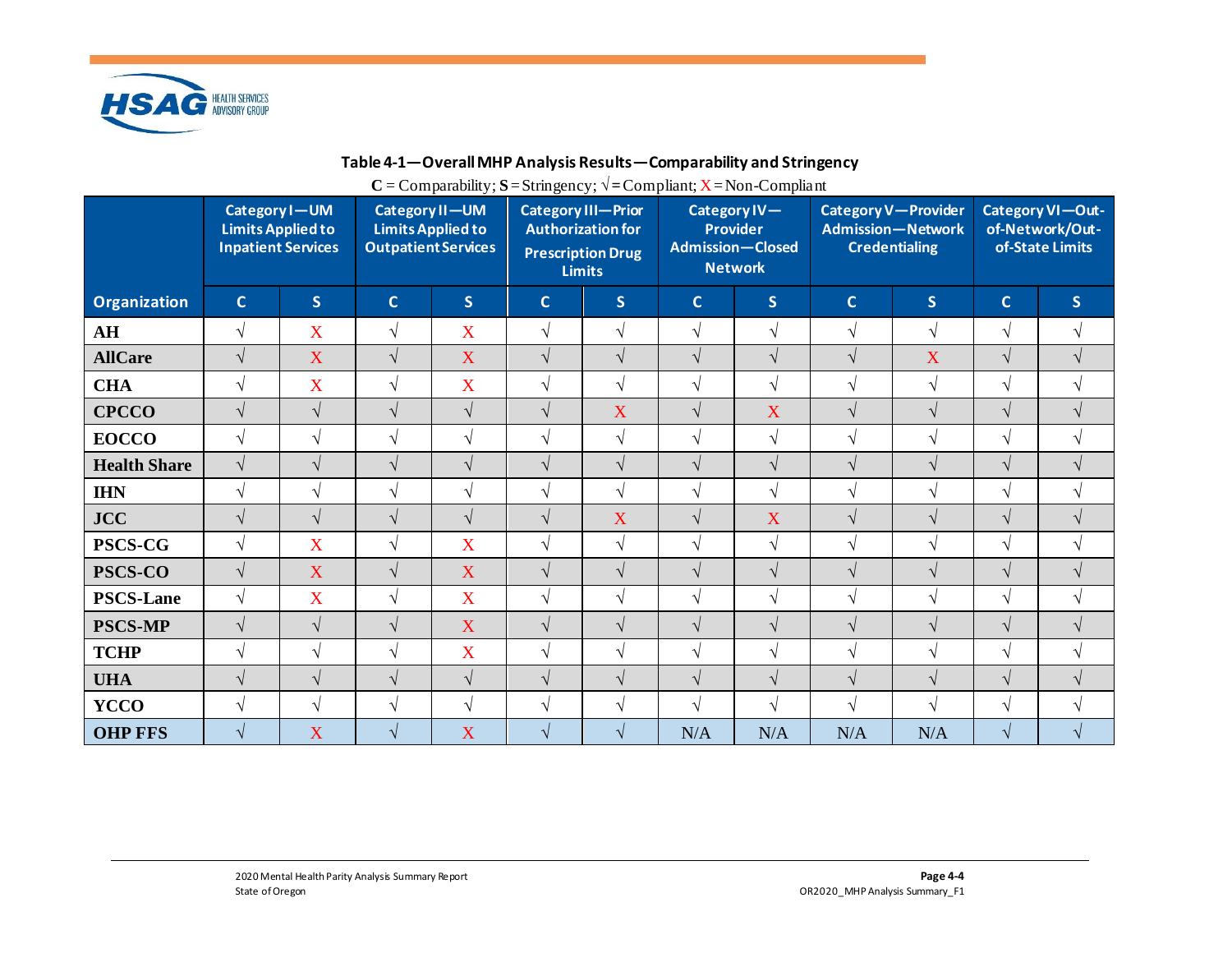

# <span id="page-16-0"></span>**Data Analysis Results**

The CCOs and OHP FFS submitted UM data in the MHP Required Documentation Template, identifying PA counts and denial data for IP, OP, and prescription drug benefits. The reporting also included data on provider admission counts and terminations/denials, which includes data on applications accepted and not accepted. The completed templates included data from the period of January 1, 2020, through June 30, 2020. An analysis of the reported data and high-level observations is presented by organization in the subsections below.

## <span id="page-16-1"></span>*Utilization Management for Inpatient/Outpatient Services*

The CCOs and OHP FFS provided requested UM data for IP and OP services pertaining to authorization request counts and outcomes of requests[. Table 4-2](#page-16-2) presents each organization's counts for IP and OP PAs by benefit type, identifying the number of PA requests denied, appealed, and overturned.

<span id="page-16-2"></span>

| IP and OP Prior Authorization Counts by Benefit Type |                               |                            |                                             |                                             |                                              |                                              |                                               |                                                |  |  |
|------------------------------------------------------|-------------------------------|----------------------------|---------------------------------------------|---------------------------------------------|----------------------------------------------|----------------------------------------------|-----------------------------------------------|------------------------------------------------|--|--|
| <b>Organization</b>                                  | <b>Benefit</b><br><b>Type</b> | # of PA<br><b>Requests</b> | # of PA<br><b>Requests</b><br><b>Denied</b> | % of PA<br><b>Requests</b><br><b>Denied</b> | # of PA<br><b>Denials</b><br><b>Appealed</b> | % of PA<br><b>Denials</b><br><b>Appealed</b> | # of PA<br><b>Denials</b><br><b>Overtumed</b> | % of PA<br><b>Denials</b><br><b>Overturned</b> |  |  |
| ΑН                                                   | MH/SUD                        | 374                        | 45                                          | 12.03%                                      | $\mathbf{1}$                                 | 2.22%                                        | 0                                             | 0.00%                                          |  |  |
|                                                      | M/S                           | 7,492                      | 2,074                                       | 27.68%                                      | 44                                           | 2.12%                                        | 6                                             | 0.29%                                          |  |  |
|                                                      | <b>Total</b>                  | 7,866                      | 2,119                                       | 26.94%                                      | 45                                           | 2.12%                                        | 6                                             | 0.28%                                          |  |  |
| <b>AllCare</b>                                       | MH/SUD                        | 907                        | 51                                          | 5.62%                                       | $\mathbf{1}$                                 | 1.96%                                        | $\mathbf{1}$                                  | 1.96%                                          |  |  |
|                                                      | M/S                           | 20,356                     | 1,164                                       | 5.72%                                       | 33                                           | 2.84%                                        | 8                                             | 0.69%                                          |  |  |
|                                                      | <b>Total</b>                  | 21,263                     | 1,215                                       | 5.71%                                       | 34                                           | 2.80%                                        | 9                                             | 0.74%                                          |  |  |
| <b>CHA</b>                                           | MH/SUD                        | 192                        | 11                                          | 5.73%                                       | $\mathbf 0$                                  | 0.00%                                        | $\mathbf 0$                                   | 0.00%                                          |  |  |
|                                                      | M/S                           | 13,754                     | 2,166                                       | 15.75%                                      | 72                                           | 3.32%                                        | 16                                            | 0.74%                                          |  |  |
|                                                      | <b>Total</b>                  | 13,946                     | 2,177                                       | 15.61%                                      | 72                                           | 3.31%                                        | 16                                            | 0.73%                                          |  |  |
| <b>CPCCO</b>                                         | MH/SUD                        | 394                        | 11                                          | 2.79%                                       | $\mathbf{0}$                                 | 0.00%                                        | $\mathbf{0}$                                  | 0.00%                                          |  |  |
|                                                      | M/S                           | 5,966                      | 516                                         | 8.65%                                       | 60                                           | 11.63%                                       | 31                                            | 6.01%                                          |  |  |
|                                                      | <b>Total</b>                  | 6,360                      | 527                                         | 8.29%                                       | 60                                           | 11.39%                                       | 31                                            | 5.88%                                          |  |  |
| <b>EOCCO</b>                                         | MH/SUD                        | 924                        | 199                                         | 21.54%                                      | 33                                           | 16.58%                                       | 32                                            | 16.08%                                         |  |  |
|                                                      | M/S                           | 13,393                     | 771                                         | 5.76%                                       | 26                                           | 3.37%                                        | 12                                            | 1.56%                                          |  |  |
|                                                      | <b>Total</b>                  | 14,317                     | 970                                         | 6.78%                                       | 59                                           | 6.08%                                        | 44                                            | 4.54%                                          |  |  |

## **Table 4-2—Prior Authorization Counts for Inpatient and Outpatient Services**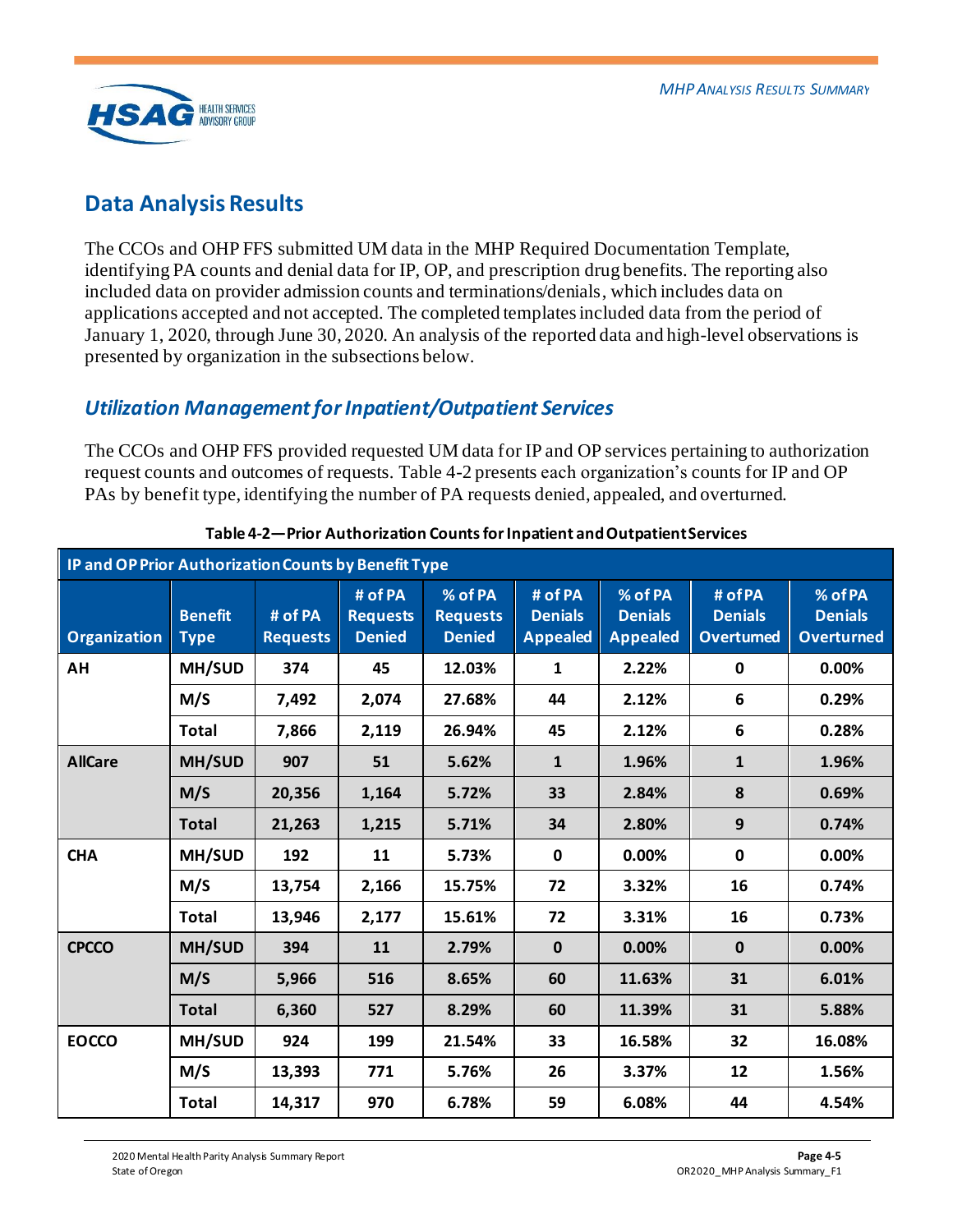

| <b>IP and OP Prior Authorization Counts by Benefit Type</b> |                               |                            |                                             |                                             |                                              |                                              |                                               |                                                |  |  |  |
|-------------------------------------------------------------|-------------------------------|----------------------------|---------------------------------------------|---------------------------------------------|----------------------------------------------|----------------------------------------------|-----------------------------------------------|------------------------------------------------|--|--|--|
| <b>Organization</b>                                         | <b>Benefit</b><br><b>Type</b> | # of PA<br><b>Requests</b> | # of PA<br><b>Requests</b><br><b>Denied</b> | % of PA<br><b>Requests</b><br><b>Denied</b> | # of PA<br><b>Denials</b><br><b>Appealed</b> | % of PA<br><b>Denials</b><br><b>Appealed</b> | # of PA<br><b>Denials</b><br><b>Overtumed</b> | % of PA<br><b>Denials</b><br><b>Overturned</b> |  |  |  |
| <b>Health Share</b>                                         | MH/SUD                        | 66,036                     | 106                                         | 0.16%                                       | 5                                            | 4.72%                                        | $\overline{2}$                                | 1.89%                                          |  |  |  |
|                                                             | M/S                           | 89,989                     | 6,940                                       | 7.71%                                       | 454                                          | 6.54%                                        | 182                                           | 2.62%                                          |  |  |  |
|                                                             | <b>Total</b>                  | 156,025                    | 7,046                                       | 4.52%                                       | 459                                          | 6.51%                                        | 184                                           | 2.61%                                          |  |  |  |
| <b>IHN</b>                                                  | MH/SUD                        | 1,142                      | 63                                          | 5.52%                                       | $\mathbf{3}$                                 | 4.76%                                        | $\pmb{0}$                                     | 0.00%                                          |  |  |  |
|                                                             | M/S                           | 5,269                      | 593                                         | 11.25%                                      | 57                                           | 9.61%                                        | 26                                            | 4.38%                                          |  |  |  |
|                                                             | <b>Total</b>                  | 6,411                      | 656                                         | 10.23%                                      | 60                                           | 9.15%                                        | 26                                            | 3.96%                                          |  |  |  |
| <b>JCC</b>                                                  | MH/SUD                        | 1,608                      | 26                                          | 1.62%                                       | $\mathbf{3}$                                 | 11.54%                                       | $\mathbf 0$                                   | 0.00%                                          |  |  |  |
|                                                             | M/S                           | 13,462                     | 1,403                                       | 10.42%                                      | 155                                          | 11.05%                                       | 77                                            | 5.49%                                          |  |  |  |
|                                                             | <b>Total</b>                  | 15,070                     | 1,429                                       | 9.48%                                       | 158                                          | 11.06%                                       | 77                                            | 5.39%                                          |  |  |  |
| <b>PSCS-CG</b>                                              | MH/SUD                        | 134                        | 5                                           | 3.73%                                       | $\mathbf 0$                                  | 0.00%                                        | $\pmb{0}$                                     | 0.00%                                          |  |  |  |
|                                                             | M/S                           | 5,792                      | 219                                         | 3.78%                                       | 16                                           | 7.31%                                        | $\mathbf{1}$                                  | 0.46%                                          |  |  |  |
|                                                             | <b>Total</b>                  | 5,926                      | 224                                         | 3.78%                                       | 16                                           | 7.14%                                        | $\mathbf{1}$                                  | 0.45%                                          |  |  |  |
| <b>PSCS-CO</b>                                              | MH/SUD                        | 1,284                      | 57                                          | 4.44%                                       | $\overline{\mathbf{3}}$                      | 5.26%                                        | $\mathbf{1}$                                  | 1.75%                                          |  |  |  |
|                                                             | M/S                           | 34,815                     | 1,567                                       | 4.50%                                       | 215                                          | 13.72%                                       | 42                                            | 2.68%                                          |  |  |  |
|                                                             | <b>Total</b>                  | 36,099                     | 1,624                                       | 4.50%                                       | 218                                          | 13.42%                                       | 43                                            | 2.65%                                          |  |  |  |
| <b>PSCS-Lane</b>                                            | MH/SUD                        | 787                        | 15                                          | 1.91%                                       | 3                                            | 20.00%                                       | $\mathbf{1}$                                  | 6.67%                                          |  |  |  |
|                                                             | M/S                           | 36,190                     | 1,373                                       | 3.79%                                       | 218                                          | 15.88%                                       | 50                                            | 3.64%                                          |  |  |  |
|                                                             | <b>Total</b>                  | 36,977                     | 1,388                                       | 3.75%                                       | 221                                          | 15.92%                                       | 51                                            | 3.67%                                          |  |  |  |
| <b>PSCS-MP</b>                                              | MH/SUD                        | 1,130                      | 34                                          | 3.01%                                       | $6\phantom{1}$                               | 17.65%                                       | $\overline{\mathbf{4}}$                       | 11.76%                                         |  |  |  |
|                                                             | M/S                           | 56,117                     | 1,651                                       | 2.94%                                       | 209                                          | 12.66%                                       | 63                                            | 3.82%                                          |  |  |  |
|                                                             | <b>Total</b>                  | 57,247                     | 1,685                                       | 2.94%                                       | 215                                          | 12.67%                                       | 67                                            | 3.98%                                          |  |  |  |
| <b>TCHP</b>                                                 | MH/SUD                        | 1,362                      | 6                                           | 0.44%                                       | $\mathbf 0$                                  | 0.00%                                        | $\mathbf 0$                                   | $0.00\%$                                       |  |  |  |
|                                                             | M/S                           | 6,134                      | 991                                         | 16.16%                                      | 24                                           | 2.42%                                        | $\overline{\mathbf{4}}$                       | 0.40%                                          |  |  |  |
|                                                             | Total                         | 7,496                      | 997                                         | 13.30%                                      | 24                                           | 2.41%                                        | $\overline{\mathbf{4}}$                       | 0.40%                                          |  |  |  |
| <b>UHA</b>                                                  | MH/SUD                        | 970                        | 75                                          | 7.73%                                       | $\overline{\mathbf{z}}$                      | 9.33%                                        | $\mathbf{1}$                                  | 1.33%                                          |  |  |  |
|                                                             | M/S                           | 13,250                     | 1,567                                       | 11.83%                                      | 68                                           | 4.34%                                        | 11                                            | 0.70%                                          |  |  |  |
|                                                             | Total                         | 14,220                     | 1,642                                       | 11.55%                                      | 75                                           | 4.57%                                        | 12                                            | 0.73%                                          |  |  |  |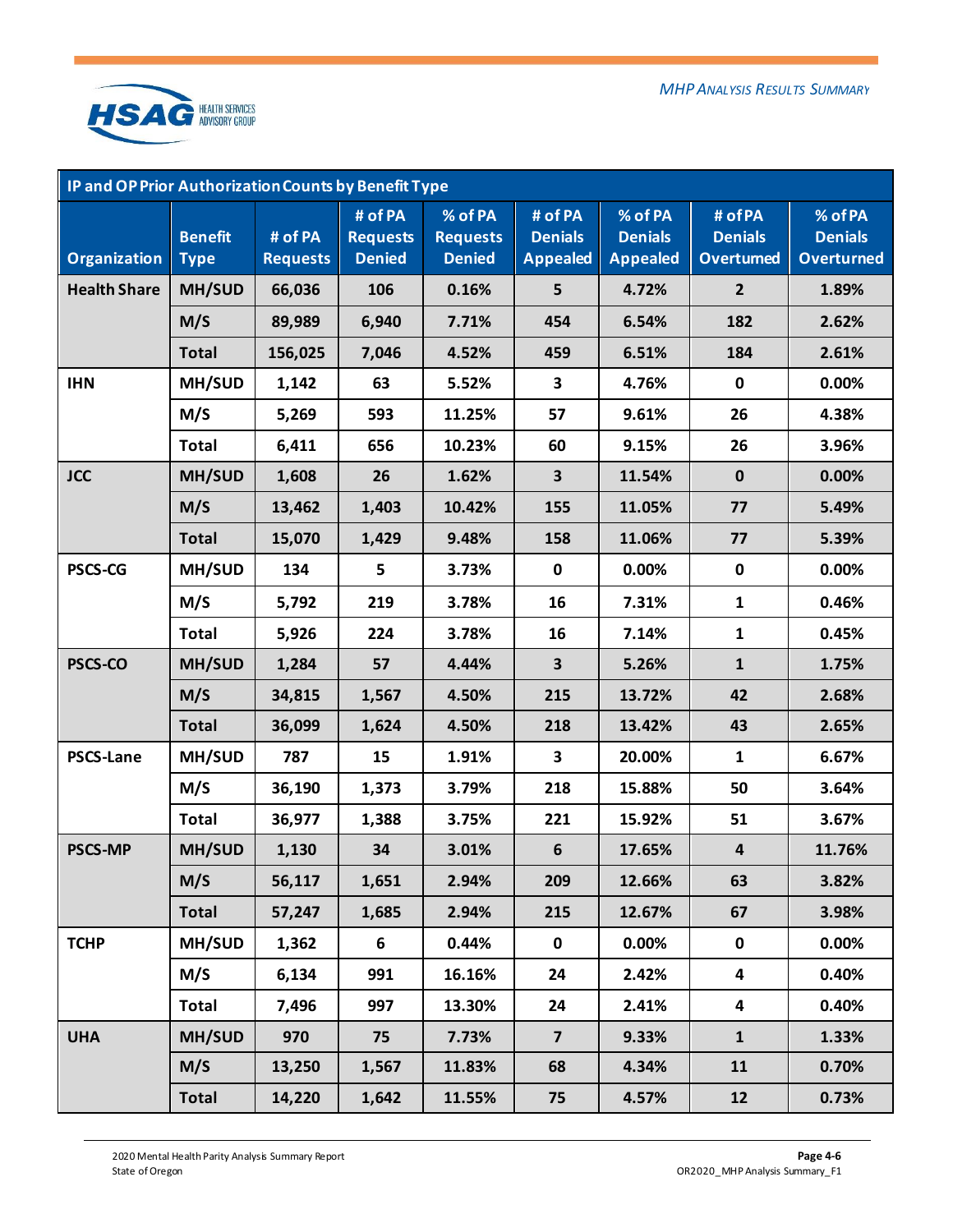

| <b>IP and OP Prior Authorization Counts by Benefit Type</b> |                               |                            |                                             |                                             |                                              |                                              |                                               |                                                |  |  |
|-------------------------------------------------------------|-------------------------------|----------------------------|---------------------------------------------|---------------------------------------------|----------------------------------------------|----------------------------------------------|-----------------------------------------------|------------------------------------------------|--|--|
| <b>Organization</b>                                         | <b>Benefit</b><br><b>Type</b> | # of PA<br><b>Requests</b> | # of PA<br><b>Requests</b><br><b>Denied</b> | % of PA<br><b>Requests</b><br><b>Denied</b> | # of PA<br><b>Denials</b><br><b>Appealed</b> | % of PA<br><b>Denials</b><br><b>Appealed</b> | # of PA<br><b>Denials</b><br><b>Overtumed</b> | % of PA<br><b>Denials</b><br><b>Overturned</b> |  |  |
| <b>YCCO</b>                                                 | MH/SUD                        | 1,726                      | 28                                          | 1.62%                                       | 1                                            | 3.57%                                        | 0                                             | 0.00%                                          |  |  |
|                                                             | M/S                           | 4,294                      | 477                                         | 20.75%                                      | 99                                           | 20.75%                                       | 14                                            | 2.94%                                          |  |  |
|                                                             | <b>Total</b>                  | 6,020                      | 505                                         | 19.80%                                      | 100                                          | 19.80%                                       | 14                                            | 2.77%                                          |  |  |
| <b>OHPFFS</b>                                               | MH/SUD                        | 4,904                      | 10                                          | 0.20%                                       | $\mathbf 0$                                  | 0%                                           | $\mathbf 0$                                   | 0%                                             |  |  |
|                                                             | M/S                           | 11,927                     | 123                                         | 1.03%                                       | $\mathbf 0$                                  | 0%                                           | $\mathbf 0$                                   | 0%                                             |  |  |
|                                                             | <b>Total</b>                  | 16,831                     | 133                                         | 0.80%                                       | $\bf{0}$                                     | 0%                                           | $\bf{0}$                                      | 0%                                             |  |  |

## **Observations**

HSAG's analysis of PA data for IP and OP benefits revealed few concerns related to MHP, with only one CCO issued an inconclusive finding to be further assessed. The following data points were observed:

- The average denial rate across all organizations was 2.43 percent with MH/SUD PA denials representing only 3.05 percent of all denials.
- Of the 742 MH/SUD PA requests denied across all organizations, representing less than one percent of the 83,874 MH/SUD PA requests, 8.89 percent resulted in an appeal.
- Two CCOs had higher rates of denials for MH/SUD PA requests, but only one was issued a finding. The other CCO's high rate was based on a significantly small number of PA requests, which did not present a concern.
- The CCOs and OHP FFS reported varying denial reasons that HSAG organized into *medically necessary*, *not covered*, and *administrative issues* categories. Higher rates of denials were experienced for OP PA requests, with the primary categories of denials related to *medically necessary* and *not covered*.

## <span id="page-18-0"></span>*Utilization Management for Prescription Drugs*

The CCOs and OHP FFS provided requested data pertaining to prescription drug authorization request counts and outcomes[. Table 4-3](#page-19-0) presents each organization's PA counts for formulary and nonformulary prescription drug PA requests, identifying the number of requests overturned.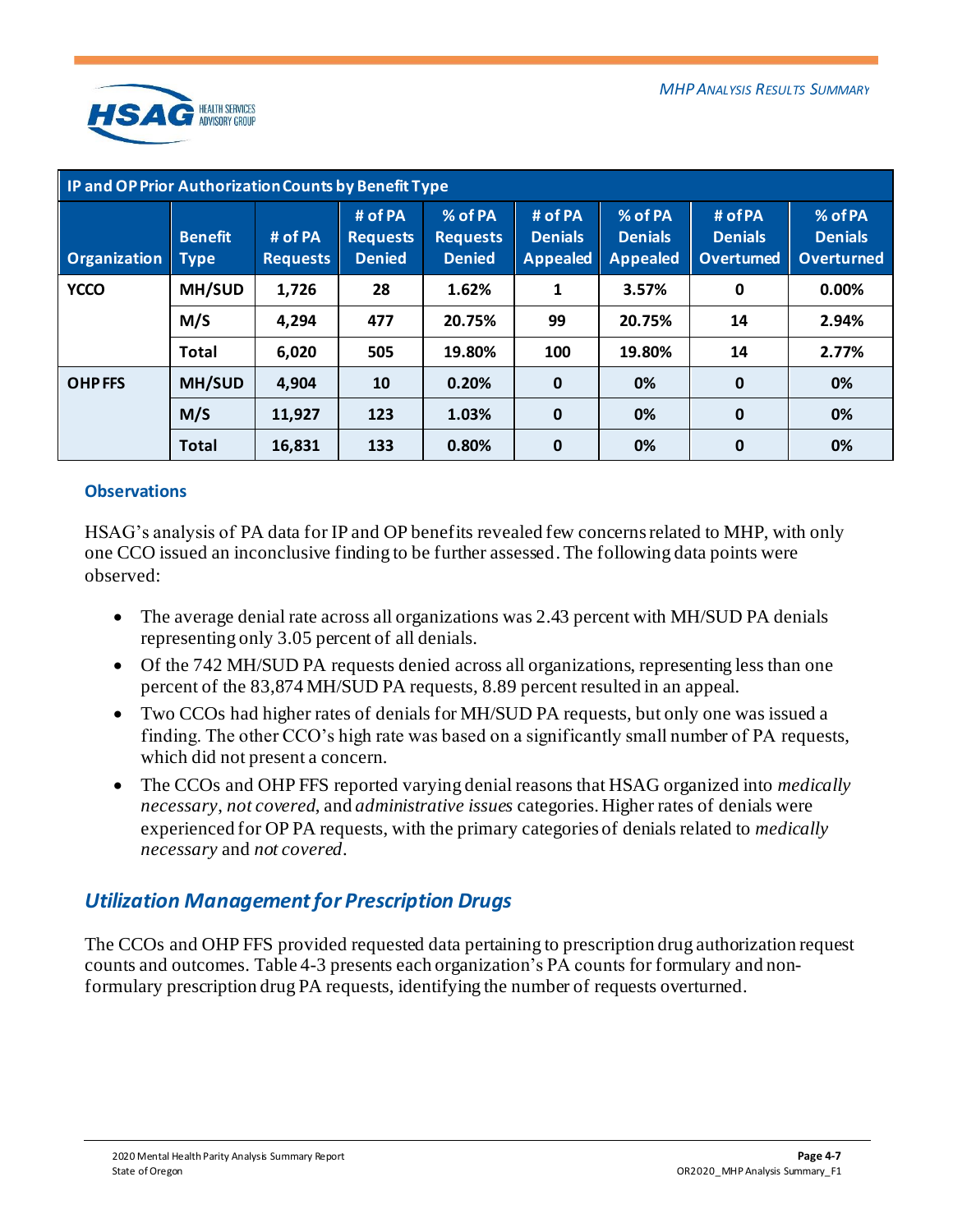

<span id="page-19-0"></span>

| Prescription Dug Prior Authorization Counts (Formulary and Non-Formulary) |                            |                                             |                                             |                                              |                                              |                                                |                                                |  |  |  |  |
|---------------------------------------------------------------------------|----------------------------|---------------------------------------------|---------------------------------------------|----------------------------------------------|----------------------------------------------|------------------------------------------------|------------------------------------------------|--|--|--|--|
| <b>Organization</b>                                                       | # of PA<br><b>Requests</b> | # of PA<br><b>Requests</b><br><b>Denied</b> | % of PA<br><b>Requests</b><br><b>Denied</b> | # of PA<br><b>Denials</b><br><b>Appealed</b> | % of PA<br><b>Denials</b><br><b>Appealed</b> | # of PA<br><b>Denials</b><br><b>Overturned</b> | % of PA<br><b>Denials</b><br><b>Overturned</b> |  |  |  |  |
| AH                                                                        | 2,509                      | 1,280                                       | 51.02%                                      | 12                                           | 0.94%                                        | 2                                              | 0.16%                                          |  |  |  |  |
| <b>AllCare</b>                                                            | 3,060                      | 1,524                                       | 49.80%                                      | 20                                           | 1.31%                                        | 3                                              | 0.20%                                          |  |  |  |  |
| <b>CHA</b>                                                                | 7,521                      | 1,723                                       | 22.91%                                      | 11                                           | 0.64%                                        | $\overline{2}$                                 | 0.12%                                          |  |  |  |  |
| <b>CPCCO</b>                                                              | 1,002                      | 736                                         | 73.45%                                      | 7                                            | 0.95%                                        | 2                                              | 0.27%                                          |  |  |  |  |
| <b>EOCCO</b>                                                              | 2,416                      | 1,118                                       | 46.27%                                      | 22                                           | 1.97%                                        | 12                                             | 1.07%                                          |  |  |  |  |
| <b>Health Share</b>                                                       | 10,402                     | 5,120                                       | 49.22%                                      | 189                                          | 3.69%                                        | 94                                             | 1.84%                                          |  |  |  |  |
| <b>IHN</b>                                                                | 3,955                      | 1,330                                       | 33.63%                                      | 50                                           | 3.76%                                        | 28                                             | 2.11%                                          |  |  |  |  |
| <b>JCC</b>                                                                | 1,788                      | 1,269                                       | 70.97%                                      | 15                                           | 1.18%                                        | $\overline{4}$                                 | 0.32%                                          |  |  |  |  |
| <b>PSCS-CG</b>                                                            | 402                        | 201                                         | 50.00%                                      | 34                                           | 16.92%                                       | 14                                             | 6.97%                                          |  |  |  |  |
| PSCS-CO                                                                   | 2,203                      | 1,203                                       | 54.61%                                      | 153                                          | 12.72%                                       | 65                                             | 5.40%                                          |  |  |  |  |
| <b>PSCS-Lane</b>                                                          | 2,321                      | 562                                         | 24.21%                                      | 244                                          | 43.42%                                       | 106                                            | 18.86%                                         |  |  |  |  |
| <b>PSCS-MP</b>                                                            | 6,095                      | 2,625                                       | 43.07%                                      | 376                                          | 14.32%                                       | 167                                            | 6.36%                                          |  |  |  |  |
| <b>TCHP</b>                                                               | 1,810                      | 891                                         | 49.23%                                      | 31                                           | 3.48%                                        | 18                                             | 2.02%                                          |  |  |  |  |
| <b>UHA</b>                                                                | 3,558                      | 1,688                                       | 47.44%                                      | 22                                           | 1.30%                                        | $\overline{4}$                                 | 0.24%                                          |  |  |  |  |
| <b>YCCO</b>                                                               | 1,046                      | 348                                         | 33.27%                                      | $\overline{2}$                               | 0.57%                                        | $\overline{2}$                                 | 0.57%                                          |  |  |  |  |
| <b>OHPFFS</b>                                                             | 16,499                     | 2,587                                       | 15.68%                                      | 139                                          | 5.37%                                        | 92                                             | 3.56%                                          |  |  |  |  |

#### **Table 4-3—Prior Authorization Counts for Prescription Drugs.**

## **Observations**

HSAG's analysis of CCO and OHP FFS counts for prescription drug PA requests did not reveal any direct concerns related to parity; however, the prescription drug PA data was not analyzed by benefit type due to limitations in the data analysis not including diagnosis code mapping. Two CCOs received inconclusive findings due to significantly high denial rates. The following data points were observed:

- Of the total 66,587 prescription drug PA requests reported across all organizations, 36.35 percent were denied.
- Only 5.48 percent of the 2,587 prescription drug PA request denials were appealed, with less than three percent of the total denials resulting in an overturned decision.
- The majority of the CCOs had denial rates between 40 and 50 percent, although the high denials rates can be attributed to coverage guidance that is generally more restrictive for prescription drugs than for health care services.
- Two CCOs received inconclusive findings due to significantly high denial rates that should be further explored; however, those CCOs had comparable processes and reported on efforts related to frequent formulary and PA request reviews.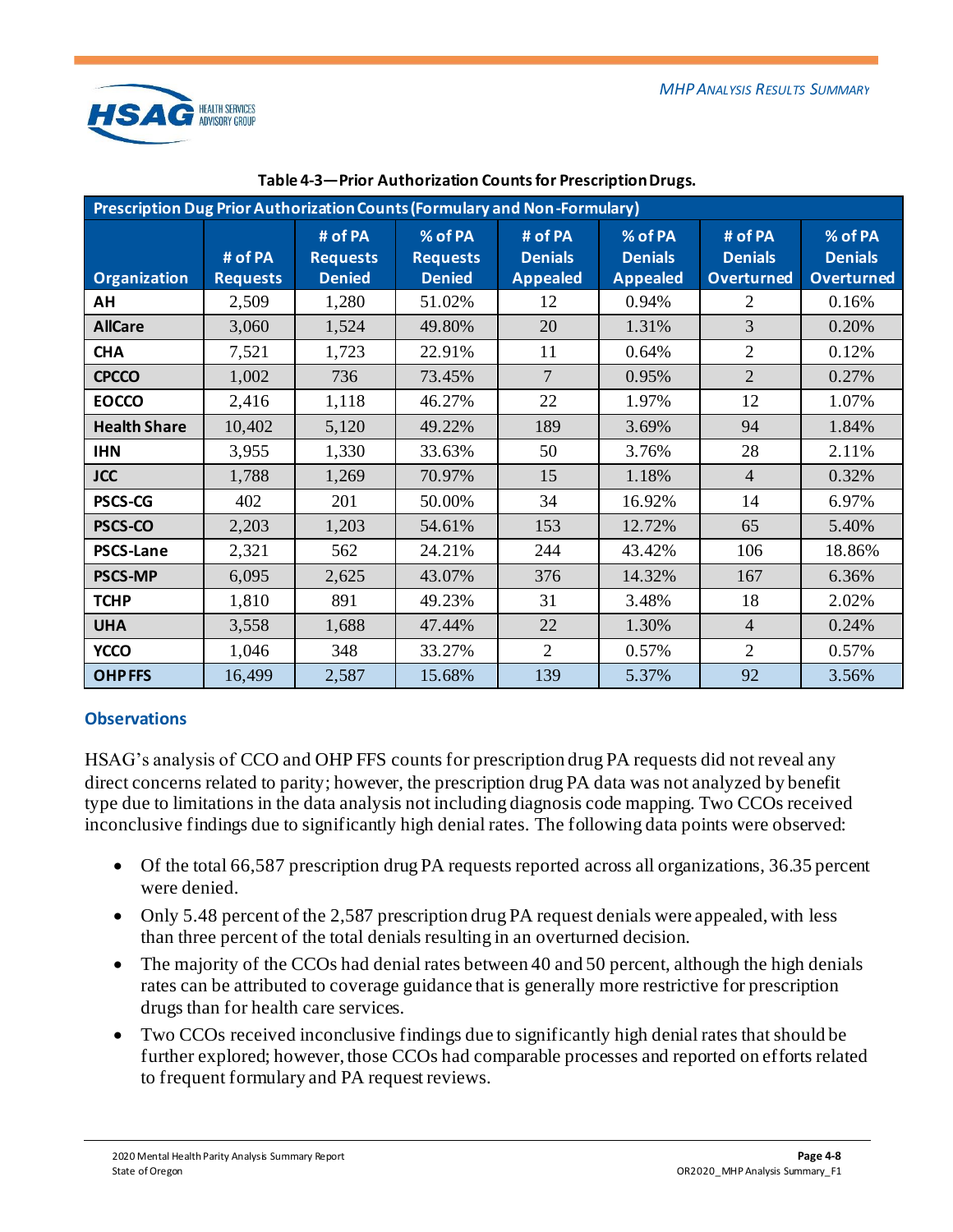

• The CCOs and OHP FFS reported varying denial reasons that HSAG organized into *medically necessary*, *not covered*, *non-formulary*, and *administrative issues* categories. The majority of denied prescription drug PA requests were denied for *not covered* and *not medically necessary* categorical reasons.

## <span id="page-20-0"></span>*Enrollment/Credentialing*

OHP FFS and the CCOs provided requested data pertaining to provider enrollment/credentialing requests and outcomes[. Table 4-4](#page-20-1) presents each organization's enrollment/credentialing counts by provider type, identifying the number of terminations and denials, including applications not accepted.

<span id="page-20-1"></span>

| <b>Enrollment/Credentialing Counts by Provider Type</b> |                                |                                              |                                  |                        |                                  |                                                                       |                                                                       |  |  |  |  |
|---------------------------------------------------------|--------------------------------|----------------------------------------------|----------------------------------|------------------------|----------------------------------|-----------------------------------------------------------------------|-----------------------------------------------------------------------|--|--|--|--|
| <b>Organization</b>                                     | <b>Provider</b><br><b>Type</b> | Avg.#<br><b>Enrolled</b><br><b>Providers</b> | # Providers<br><b>Terminated</b> | %<br><b>Terminated</b> | # of<br>Cred.<br><b>Requests</b> | # of Cred.<br><b>Requests</b><br><b>Denied/Not</b><br><b>Accepted</b> | % of Cred.<br><b>Requests</b><br><b>Denied/Not</b><br><b>Accepted</b> |  |  |  |  |
| AH                                                      | MH/SUD                         | 161                                          | $\mathbf 0$                      | 0.00%                  | 24                               | 0                                                                     | 0.00%                                                                 |  |  |  |  |
|                                                         | M/S                            | 274                                          | $\mathbf 0$                      | 0.00%                  | 27                               | $\mathbf 0$                                                           | 0.00%                                                                 |  |  |  |  |
|                                                         | <b>Total</b>                   | 435                                          | $\mathbf 0$                      | 0.00%                  | 51                               | $\mathbf 0$                                                           | 0.00%                                                                 |  |  |  |  |
| <b>AllCare</b>                                          | MH/SUD                         | 210                                          | $NR^*$                           |                        | 15                               | $\overline{7}$                                                        | 46.67%                                                                |  |  |  |  |
|                                                         | M/S                            | 1,475                                        | <b>NR</b>                        |                        | 113                              | 34                                                                    | 30.09%                                                                |  |  |  |  |
|                                                         | <b>Total</b>                   | 1,685                                        | --                               |                        | 128                              | 41                                                                    | 32.03%                                                                |  |  |  |  |
| <b>CHA</b>                                              | MH/SUD                         | 127                                          | $\mathbf 0$                      | 0.00%                  | 8                                | 3                                                                     | 37.50%                                                                |  |  |  |  |
|                                                         | M/S                            | 223                                          | $\overline{7}$                   | 3.14%                  | 53                               | 5                                                                     | 9.43%                                                                 |  |  |  |  |
|                                                         | <b>Total</b>                   | 350                                          | $\overline{7}$                   | 2.00%                  | 61                               | 8                                                                     | 13.11%                                                                |  |  |  |  |
| <b>CPCCO</b>                                            | MH/SUD                         | 978                                          | <b>NR</b>                        |                        | 101                              | $\mathbf 0$                                                           | 0.00%                                                                 |  |  |  |  |
|                                                         | M/S                            | 12,314                                       | <b>NR</b>                        |                        | 375                              | $\overline{2}$                                                        | 0.53%                                                                 |  |  |  |  |
|                                                         | <b>Total</b>                   | 13,292                                       | --                               |                        | 476                              | $\overline{2}$                                                        | 0.42%                                                                 |  |  |  |  |
| <b>EOCCO</b>                                            | MH/SUD                         | 1,247                                        | 3                                | 0.24%                  | 51                               | 0                                                                     | 0.00%                                                                 |  |  |  |  |
|                                                         | M/S                            | 7,020                                        | 5                                | 0.07%                  | 137                              | 0                                                                     | 0.00%                                                                 |  |  |  |  |
|                                                         | <b>Total</b>                   | 8,267                                        | 8                                | 0.10%                  | 188                              | $\mathbf 0$                                                           | 0.00%                                                                 |  |  |  |  |

## **Table 4-4—Enrollment/Credentialing Counts by Provider Type**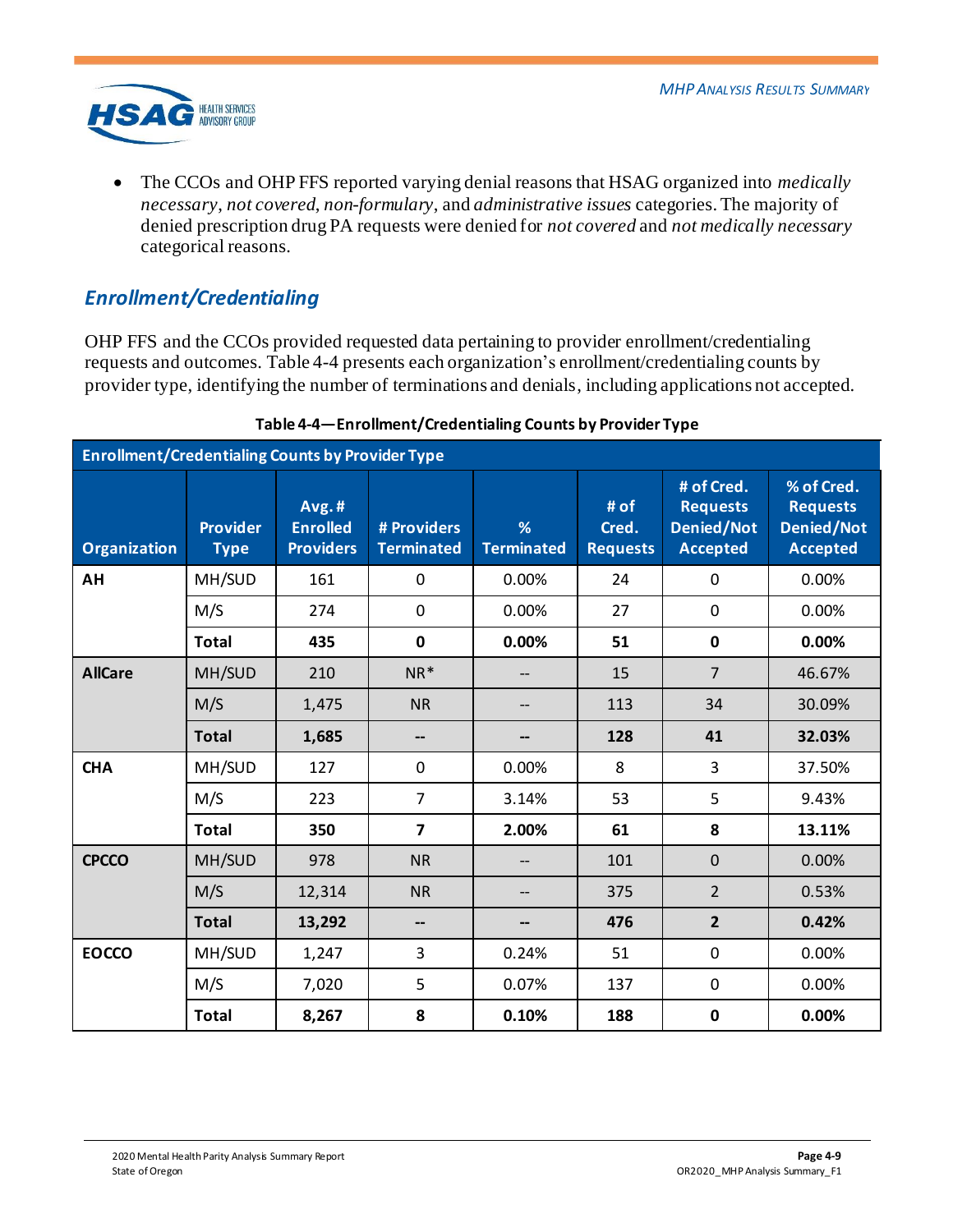

| <b>Enrollment/Credentialing Counts by Provider Type</b> |                                |                                              |                                  |                        |                                  |                                                                       |                                                                       |  |  |  |
|---------------------------------------------------------|--------------------------------|----------------------------------------------|----------------------------------|------------------------|----------------------------------|-----------------------------------------------------------------------|-----------------------------------------------------------------------|--|--|--|
| <b>Organization</b>                                     | <b>Provider</b><br><b>Type</b> | Avg.#<br><b>Enrolled</b><br><b>Providers</b> | # Providers<br><b>Terminated</b> | %<br><b>Terminated</b> | # of<br>Cred.<br><b>Requests</b> | # of Cred.<br><b>Requests</b><br><b>Denied/Not</b><br><b>Accepted</b> | % of Cred.<br><b>Requests</b><br><b>Denied/Not</b><br><b>Accepted</b> |  |  |  |
| <b>Health Share</b>                                     | MH/SUD                         | 3,428                                        | $\mathbf 0$                      | 0.00%                  | 326                              | $\pmb{0}$                                                             | 0.00%                                                                 |  |  |  |
|                                                         | M/S                            | 21,451                                       | 111                              | 0.52%                  | 5,906                            | 9                                                                     | 0.15%                                                                 |  |  |  |
|                                                         | <b>Total</b>                   | 24,879                                       | 111                              | 0.45%                  | 6,232                            | $\mathbf{9}$                                                          | 0.14%                                                                 |  |  |  |
| <b>IHN</b>                                              | MH/SUD                         | 1,746                                        | 13                               | 0.74%                  | 51                               | 13                                                                    | 25.49%                                                                |  |  |  |
|                                                         | M/S                            | 10,157                                       | 113                              | 1.11%                  | 255                              | 55                                                                    | 21.57%                                                                |  |  |  |
|                                                         | <b>Total</b>                   | 11,903                                       | 126                              | 1.06%                  | 306                              | 68                                                                    | 22.22%                                                                |  |  |  |
| <b>JCC</b>                                              | MH/SUD                         | 978                                          | <b>NR</b>                        |                        | 101                              | $\pmb{0}$                                                             | 0.00%                                                                 |  |  |  |
|                                                         | M/S                            | 12,314                                       | <b>NR</b>                        |                        | 375                              | $\overline{2}$                                                        | 0.53%                                                                 |  |  |  |
|                                                         | <b>Total</b>                   | 13,292                                       | --                               |                        | 476                              | $\overline{2}$                                                        | 0.42%                                                                 |  |  |  |
| <b>PSCS-CG</b>                                          | MH/SUD                         | 3,661                                        | 13                               | 0.36%                  | 2,073                            | 31                                                                    | 1.50%                                                                 |  |  |  |
|                                                         | M/S                            | 11,135                                       | 47                               | 0.42%                  | 3,119                            | 9                                                                     | 0.29%                                                                 |  |  |  |
|                                                         | <b>Total</b>                   | 14,796                                       | 60                               | 0.41%                  | 5,192                            | 40                                                                    | 0.77%                                                                 |  |  |  |
| PSCS-CO                                                 | MH/SUD                         | 3,661                                        | 13                               | 0.36%                  | 2,073                            | 31                                                                    | 1.50%                                                                 |  |  |  |
|                                                         | M/S                            | 11,135                                       | 47                               | 0.42%                  | 3,119                            | 9                                                                     | 0.29%                                                                 |  |  |  |
|                                                         | <b>Total</b>                   | 14,796                                       | 60                               | 0.41%                  | 5,192                            | 40                                                                    | 0.77%                                                                 |  |  |  |
| <b>PSCS-Lane</b>                                        | MH/SUD                         | 3,661                                        | 13                               | 0.36%                  | 2,073                            | 31                                                                    | 1.50%                                                                 |  |  |  |
|                                                         | M/S                            | 11,135                                       | 47                               | 0.42%                  | 3,119                            | 9                                                                     | 0.29%                                                                 |  |  |  |
|                                                         | <b>Total</b>                   | 14,796                                       | 60                               | 0.41%                  | 5,192                            | 40                                                                    | 0.77%                                                                 |  |  |  |
| <b>PSCS-MP</b>                                          | MH/SUD                         | 3,661                                        | 13                               | 0.36%                  | 2,073                            | 31                                                                    | 1.50%                                                                 |  |  |  |
|                                                         | M/S                            | 11,135                                       | 47                               | 0.42%                  | 3,119                            | $\mathsf 9$                                                           | 0.29%                                                                 |  |  |  |
|                                                         | <b>Total</b>                   | 14,796                                       | 60                               | 0.41%                  | 5,192                            | 40                                                                    | 0.77%                                                                 |  |  |  |
| <b>TCHP</b>                                             | MH/SUD                         | 2,030                                        | 392                              | 19.31%                 | 317                              | $\mathbf 0$                                                           | 0.00%                                                                 |  |  |  |
|                                                         | M/S                            | 9,722                                        | 2,556                            | 26.29%                 | 662                              | $\mathbf{1}$                                                          | 0.15%                                                                 |  |  |  |
|                                                         | <b>Total</b>                   | 11,752                                       | 2,948                            | 25.09%                 | 979                              | $\mathbf{1}$                                                          | 0.10%                                                                 |  |  |  |
| <b>UHA</b>                                              | MH/SUD                         | 60                                           | 6                                | 10.00%                 | 15                               | $\overline{2}$                                                        | 13.33%                                                                |  |  |  |
|                                                         | M/S                            | 259                                          | 11                               | 4.25%                  | 33                               | 8                                                                     | 24.24%                                                                |  |  |  |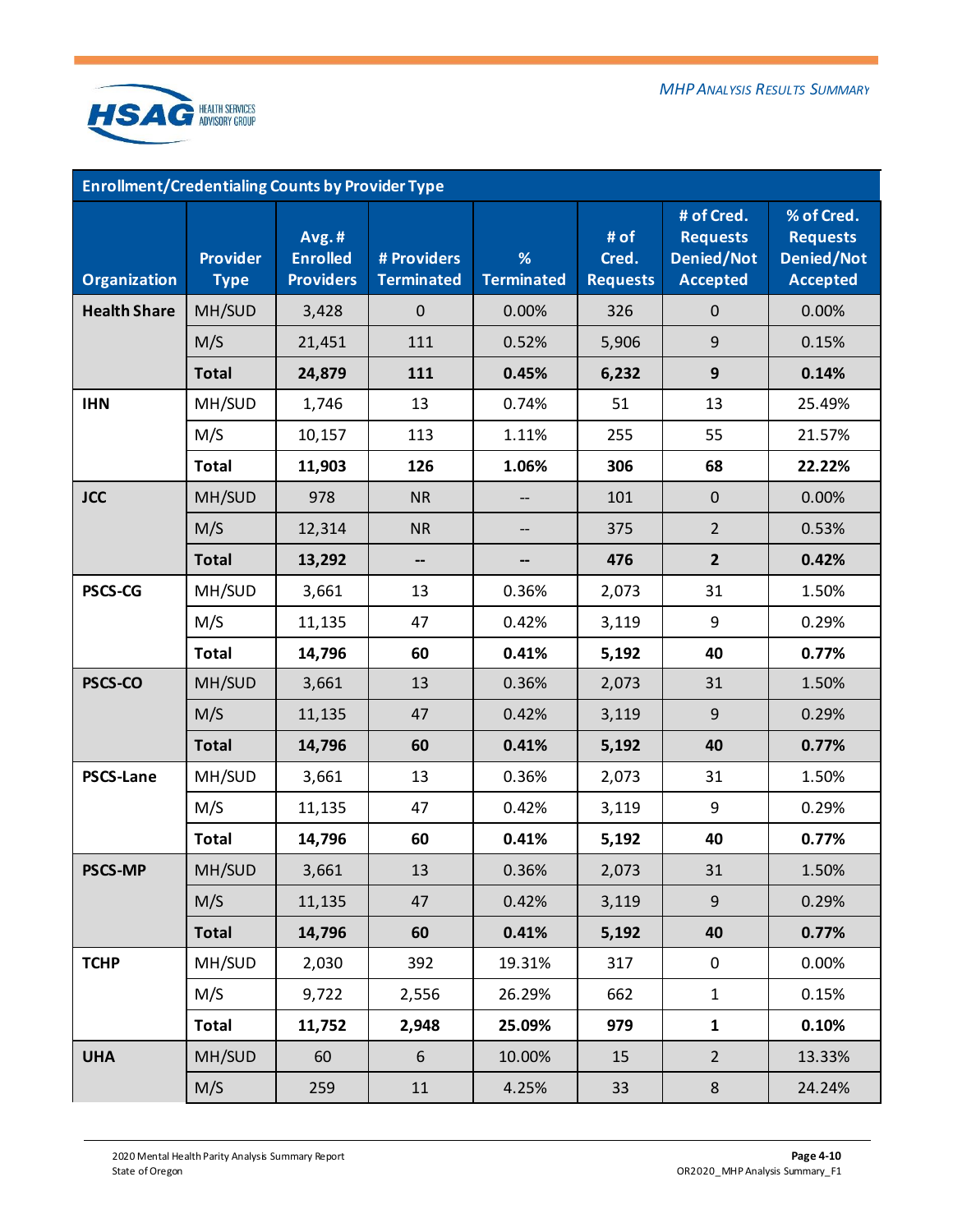

| Enrollment/Credentialing Counts by Provider Type |                                |                                              |                                  |                        |                                  |                                                                |                                                                       |  |  |  |
|--------------------------------------------------|--------------------------------|----------------------------------------------|----------------------------------|------------------------|----------------------------------|----------------------------------------------------------------|-----------------------------------------------------------------------|--|--|--|
| <b>Organization</b>                              | <b>Provider</b><br><b>Type</b> | Avg.#<br><b>Enrolled</b><br><b>Providers</b> | # Providers<br><b>Terminated</b> | %<br><b>Terminated</b> | # of<br>Cred.<br><b>Requests</b> | # of Cred.<br><b>Requests</b><br>Denied/Not<br><b>Accepted</b> | % of Cred.<br><b>Requests</b><br><b>Denied/Not</b><br><b>Accepted</b> |  |  |  |
|                                                  | Total                          | 319                                          | 17                               | 5.33%                  | 48                               | 10                                                             | 20.83%                                                                |  |  |  |
| <b>YCCO</b>                                      | MH/SUD                         | 209                                          | 0                                | 0.00%                  | 39                               | 1                                                              | 2.56%                                                                 |  |  |  |
|                                                  | M/S                            | 87                                           | 0                                | 0.00%                  | 436                              | 0                                                              | 0.00%                                                                 |  |  |  |
|                                                  | <b>Total</b>                   | 296                                          | 0                                | 0.00%                  | 475                              | 1                                                              | 0.21%                                                                 |  |  |  |
| <b>OHPFFS</b>                                    | MH/SUD                         | 2,314                                        | 91                               | 0.63%                  | <b>NR</b>                        | --                                                             |                                                                       |  |  |  |
|                                                  | M/S                            | 9,569                                        | 5,337                            | 6.81%                  | <b>NR</b>                        |                                                                |                                                                       |  |  |  |
|                                                  | <b>Total</b>                   | 11,883                                       | 5,428                            | 5.85%                  |                                  |                                                                |                                                                       |  |  |  |

\*NR refers to *Not Reported*.

## **Observations**

HSAG's analysis of CCO and OHP FFS provider credentialing data revealed few direct parity concerns due to overall low denial rates reported for providers seeking credentialing during the reporting period. However, a few CCOs had higher rates of denials or applications not accepted during the enrollment period that resulted in inconclusive findings. The following data points were observed:

- Of the 157,537 reported average number of providers enrolled/credentialed during the reporting period, 17.86 percent were MH/SUD providers.
- The average denial rate for all provider types was 5.64 percent, with 1.98 percent of MH/SUD providers denied as compared to 6.44 percent of M/S providers denied.
- Two CCOs provided data revealing higher rates of denials or applications not accepted for MH/SUD providers than for M/S providers seeking credentialing, which should be further explored for barriers to provider participation or opportunities for improvement.

## <span id="page-22-0"></span>**Additional Requirement Results**

HSAG requested information from the CCOs and OHP FFS on the required availability of medical necessity determinations regarding MH/SUD benefits to members, potential members, and contracting providers upon request, and how reasons for denial of reimbursement or payment for MH/SUD benefits were made available to members. Each organization described its processes on notices of adverse benefit determination (NOABDs) and how the notices describe denial reasons for members. The CCOs and OHP FFS provided NOABD examples, confirming that denial reasons inclusive of medical necessity determinations were made available to members. A review of each organization's website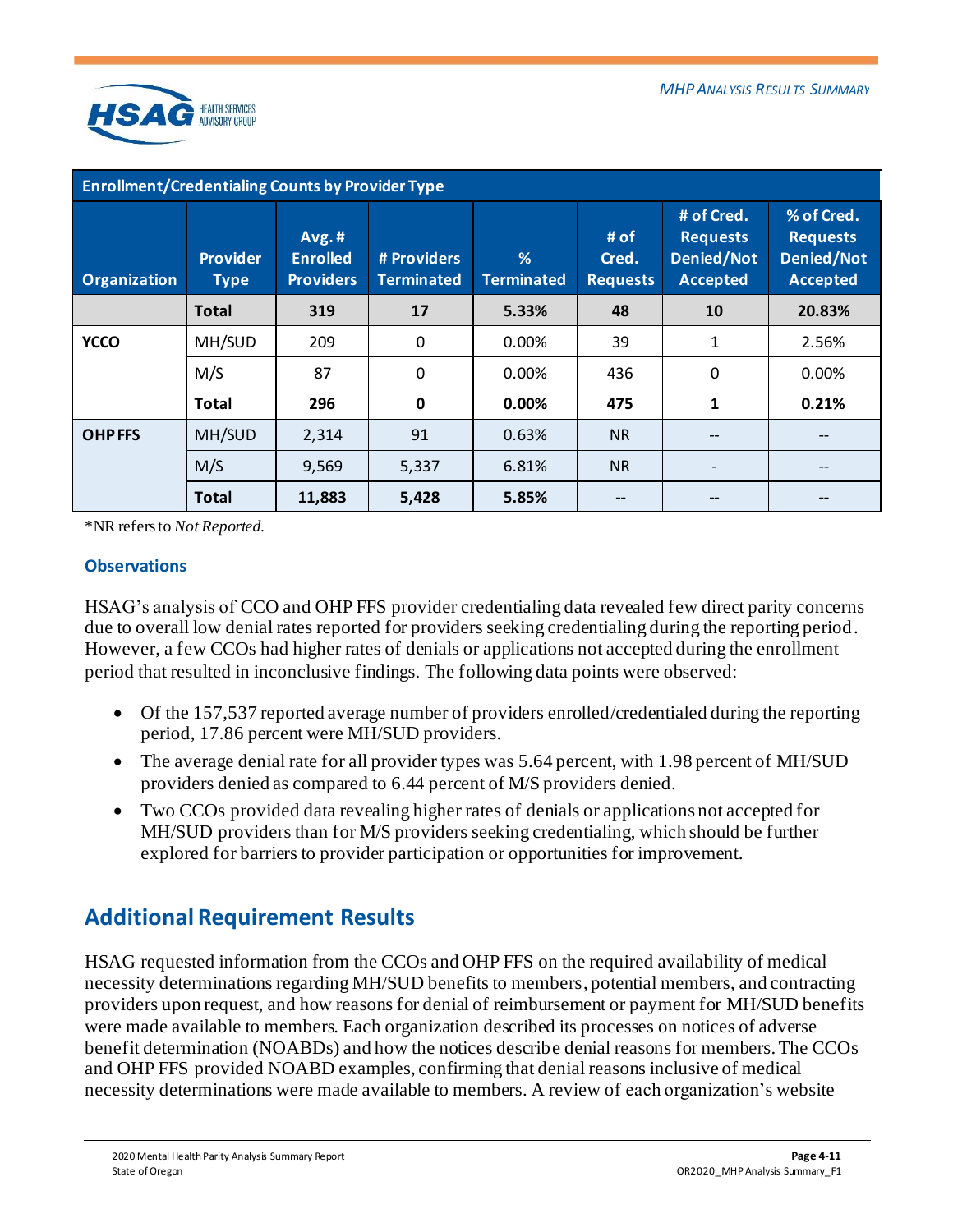*MHPANALYSIS RESULTS SUMMARY*



showed that resources were available for members that included information on MH/SUD benefits available, prior authorization grids, prescription drug formularies, and clinical practice guidelines. Based on the information reviewed, HSAG did not issue any findings related to the additional MHP administrative requirements.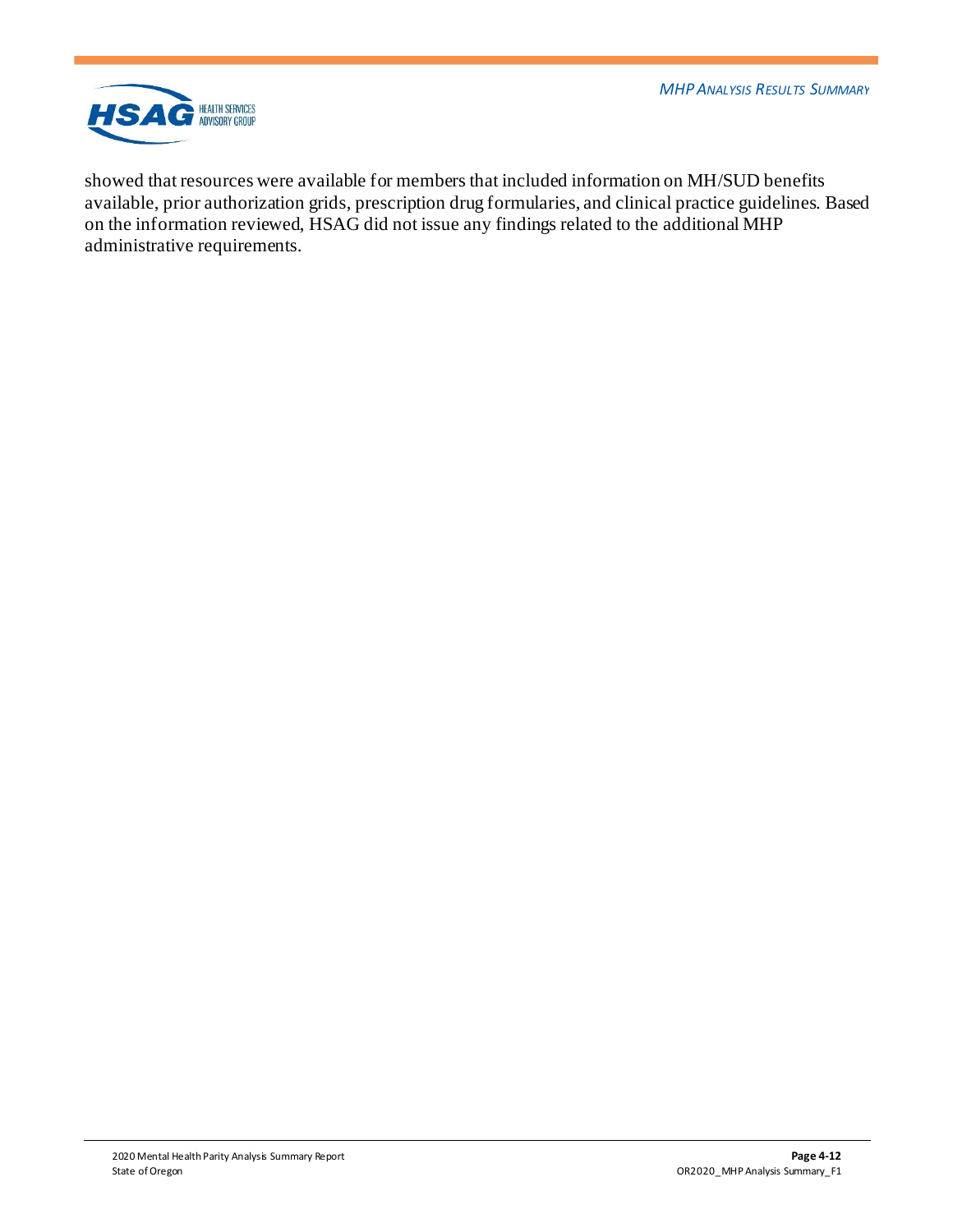

## **5. OHA MHP Analysis Recommendations**

<span id="page-24-0"></span>Based on the 2020 MHP analysis results across the CCOs and OHP FFS, HSAG developed recommendations for OHA to pursue to ensure continued compliance with MHP requirements. HSAG recommendations are listed below.

# <span id="page-24-1"></span>**General Activities**

## **OHP FFS Collaboration with CCOs on Operational Changes that Could Impact MHP**

Given that CCOs share responsibility with OHP FFS for the provision of benefits to Medicaid members under the CCOE and CCOG benefit packages, OHP FFS should develop a mechanism to track and communicate changes to OHP FFS processes that could impact MHP across the two benefit packages. Operational areas for which OHP FFS should track and communicate changes to CCOs include adjustments to UM processes for IP, OP, and prescription drug benefits, as well as adjustments to OON/OOS benefit management.

## **Annual Attestations**

To ensure CCOs are regularly monitored for continued compliance with MHP regulations, OHA should require CCOs to submit an annual attestation certifying whether policies have changed in a way that could impact MHP. In addition, CCOs should be required to list any adjustments made over the previous year in support of providing enhanced quality services for MH/SUD benefits. This would additionally allow OHA to obtain information from CCOs on operational activities in support of MH/SUD benefit delivery that could be shared as best practices or implemented by the OHP FFS program.

## **Material Change Criteria**

States are required to implement monitoring procedures to ensure continued compliance and to identify when changes in benefit design or operations could affect compliance and require an updated analysis. HSAG recommends that OHA develop material change criteria that establishes triggering events for which a MHP Analysis should occur. This could include changes to CCO or OHP FFS delegation agreements involving the management of UM for MH/SUD or M/S benefits, substantive CCO Health Care Services Contract changes impacting UM, and changes to provider admission policies. Material changes triggers could be assessed via annual attestations as recommended above.

## <span id="page-24-2"></span>**Records Review Activities**

## **2021 MHP Medical Records Review**

HSAG's 2020 analysis of IP, OP, and prescription drug UM data revealed various PA policies and procedures as well as various levels of denial categorization and reporting details. To further understand UM decision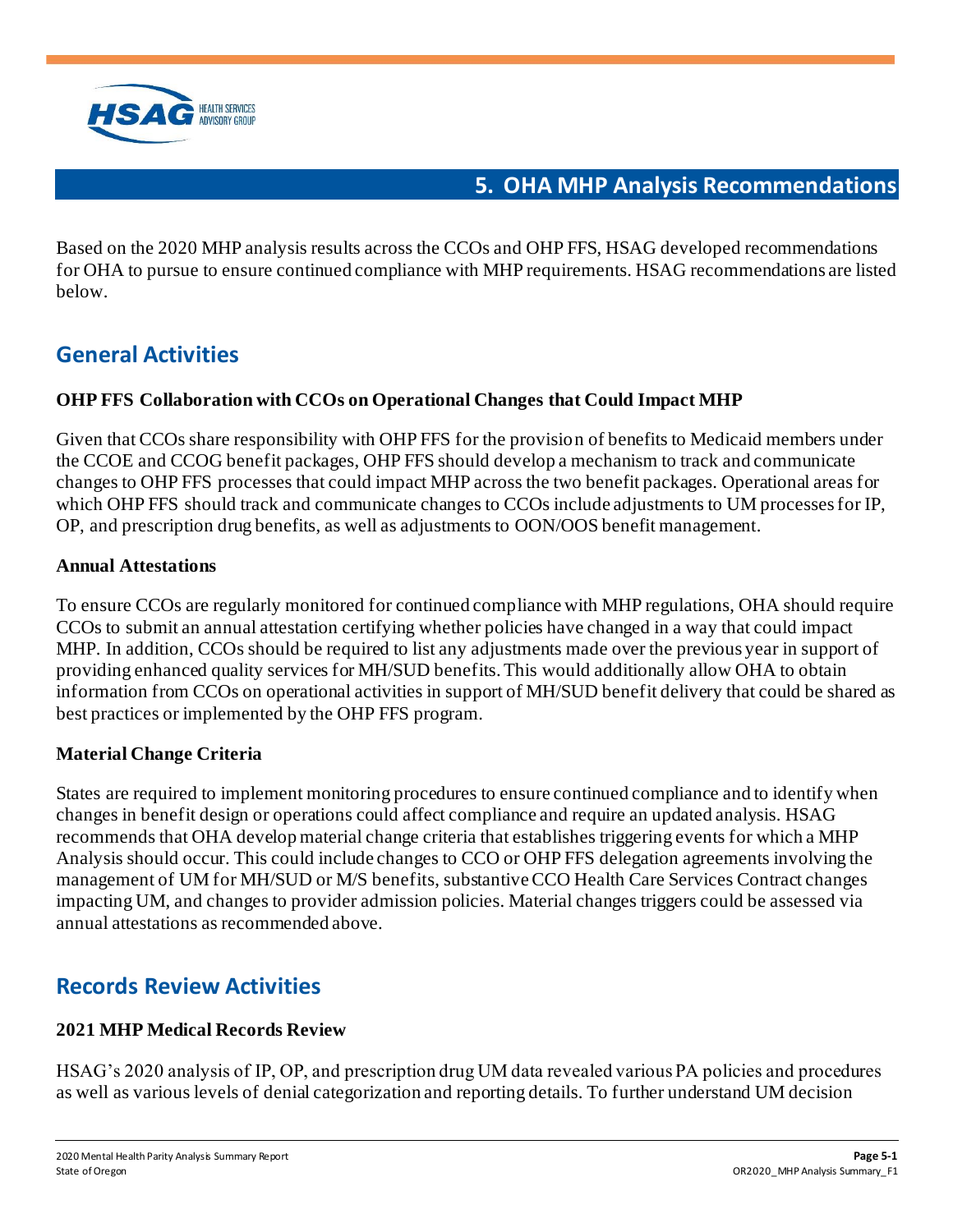

details and their impact on parity, HSAG recommends a review of CCO and OHP FFS PA records encompassing both MH/SUD and M/S denials. The MHP records review should include the following:

- A sampling of MH/SUD and M/S records from each CCO that include denials.
- A review of the sampled records focusing on adherence to each CCO's UM policies and denial description detail.
- Record review tools to be completed by HSAG reviewers for each CCO and OHP FFS.
- An aggregate report documenting observations and results by CCO and for OHP FFS.

## **2022 MH/SUD Provider Validation Records Review**

Provider credentialing is generally required for licensed providers, whereas validation of qualifications is required for unlicensed MH/SUD providers, of which there are many (e.g., Qualified Mental Health professionals, traditional health workers, substance use disorder counselors, etc.). The 2020 MHP analysis focused on credentialing data, and did not fully assess the validation of unlicensed MH/SUD provider qualifications. Because many of the CCOs delegate the validation of MH provider qualifications for the provision of MH/SUD services to Medicaid members, a randomized sample of MH/SUD provider validation documentation from both the CCOs and their delegates should be reviewed to ensure all validation components are validated and documented. The MH/SUD provider validation documentation review should include the following:

- A sampling of unlicensed MH/SUD provider validation records for each CCO.
- A review of the sampled MH/SUD provider validation records focusing on adherence to relevant federal and State requirements and each CCO's provider validation policies and procedures.
- Record review tools to be completed by HSAG reviewers for each CCO and OHP FFS.
- An aggregate report documenting observations and results by CCO and for OHP FFS.

## **2023 MHP Claims Denial Records Analysis**

While further assessment should be done to determine the appropriateness and scope of a MH/SUD claims denial records analysis, HSAG recommends OHA consider conducting such an analysis. Claims level detail was not included in the 2020 MHP analysis but could help determine, in operation, whether parities exist in claims processing operations across the CCOs and within OHP FFS. HSAG will engage OHA in further discussions on this type of analysis.